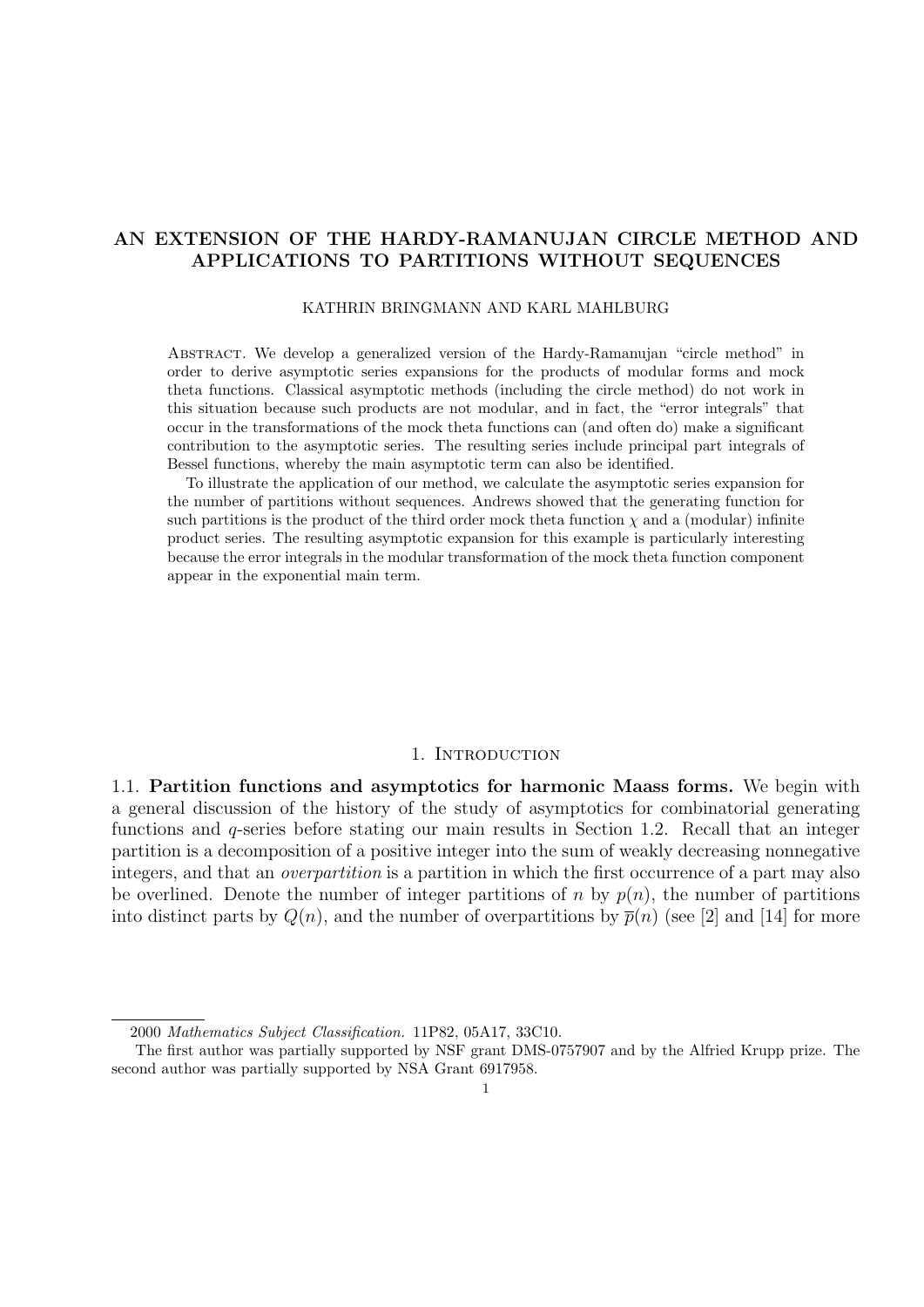combinatorial background). The corresponding generating functions are

(1.1)  
\n
$$
\sum_{n\geq 0} p(n)q^n = \prod_{n\geq 0} \frac{1}{1-q^n} = \frac{1}{(q;q)_{\infty}},
$$
\n
$$
\sum_{n\geq 0} Q(n)q^n = \prod_{n\geq 0} (1+q^n) = (-q;q)_{\infty},
$$
\n
$$
\sum_{n\geq 0} \overline{p}(n)q^n = \prod_{n\geq 0} \frac{1+q^n}{1-q^n} = \frac{(-q;q)_{\infty}}{(q;q)_{\infty}},
$$

where we use standard notation for the rising q-factorials  $(a)_n = (a;q)_n := \prod_{i=0}^{n-1} (1 - aq^i)$ . In particular, the overpartitions are a convolution product of ordinary partitions and distinct parts partitions, so

(1.2) 
$$
\overline{p}(n) = \sum_{k=0}^{n} p(k)Q(n-k).
$$

An important question in the theory of partitions is to determine exact formulas or asymptotics for functions such as  $p(n)$  and its relatives. Indeed, since the generating functions in (1.1) are (essentially) meromorphic modular forms, these are special cases of the general question of determining the coefficients of modular forms. In fact, since many partition functions also have coefficients that grow monotonically, the Hardy-Ramanujan Tauberian Theorem [17] for eta-quotients shows that as  $n \to \infty$ , the following asymptotics hold:

(1.3)  

$$
p(n) \sim \frac{1}{4n\sqrt{3}}e^{\pi\sqrt{\frac{2n}{3}}},
$$

$$
Q(n) \sim \frac{1}{4\sqrt[4]{3}n^{3/4}}e^{\pi\sqrt{\frac{n}{3}}},
$$

$$
\overline{p}(n) \sim \frac{1}{8n}e^{\pi\sqrt{n}}.
$$

A key implication of Hardy and Ramanujan's result [17] is that the coefficients in a convolution product of modular forms such as the overpartition function will satisfy a logarithmic asymptotic of the form

(1.4) 
$$
(\log \overline{p}(n))^2 \sim (\log p(n))^2 + (\log Q(n))^2,
$$

so that both summands from (1.2) make a predictable contribution to the overall asymptotic.

Building on Hardy and Ramanujan's earlier developments, Rademacher and Zuckerman later proved much more precise results about the coefficients of modular forms using the circle method, culminating in exact asymptotic series expansions for functions like  $p(n)$  [21]. Such expansions look much like the one seen in Theorem 1.1, although the series for modular forms involve only Bessel functions rather than principal part integrals.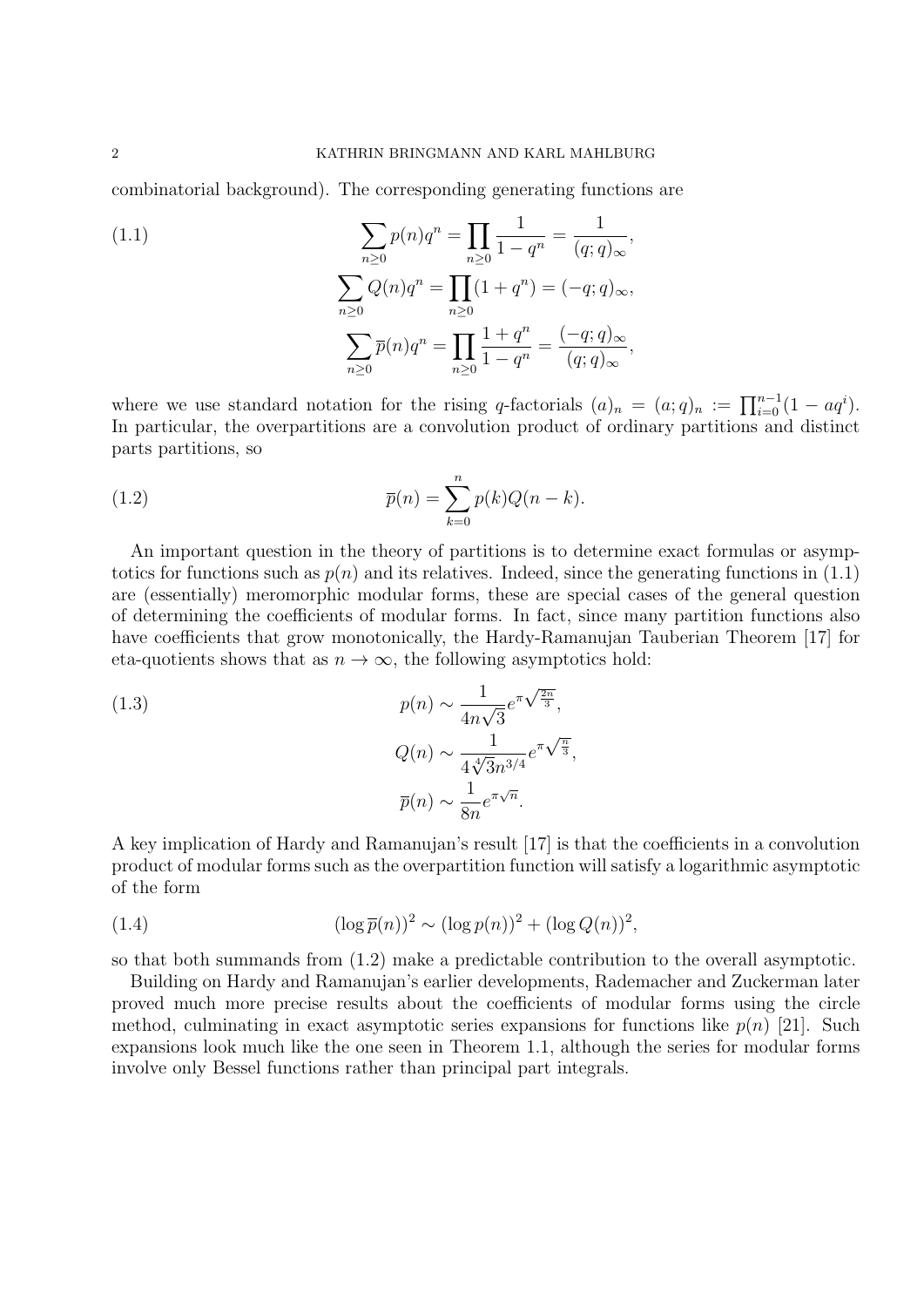Another important example in the study of coefficients of hypergeometric series and automorphic forms is Ramanujan's third order mock theta function

(1.5) 
$$
f(q) = \sum_{n\geq 0} \alpha(n) q^n := 1 + \sum_{n\geq 1} \frac{q^{n^2}}{(-q;q)_n^2},
$$

which is famously not a modular form [22]. Instead, recent works of the first author, Ono, and Zwegers [10, 12, 24] show that  $f(q)$  is best understood as the holomorphic part of a harmonic Maass form of half-integral weight. In terms of the practical application of the circle method, this means that the modular transformations of  $f(q)$  yield another automorphic q=series object plus a Mordell-type integral (see Section 2); these integrals were absorbed into the error terms of the asymptotic series expansion for  $\alpha(n)$  obtained by Dragonette [15] and Andrews [1].

Recent work of the first author and Ono essentially allows one to calculate exact series expansions for all of the above examples, and indeed for any harmonic Maass form of weight at most 1/2 without using the circle method (although there are technical convergence issues in the case of weight equal to  $1/2$ ) [11]. The series are derived from real analytic Maass-Poincaré series that are uniquely determined by the automorphic transformations and principal parts of the Maass forms. For example, this allowed the first author and Ono to completely prove the Andrews-Dragonnette conjecture, giving an exact formula for the coefficients  $\alpha(n)$  in [10].

However, these very precise results do not apply to products of harmonic Maass forms (as the space of such automorphic forms is not closed under multiplication), and there has been recent interest in many functions of this type that arise in the study of probability, mathematical physics, and partition theory. Our main result uses calculations based on the circle method to find the asymptotic series expansion for such functions. Since our current state of knowledge does not include Poincaré series for functions in the space of harmonic Maass forms tensored with modular forms (and one should not necessarily even expect that such a basis exists), our method yields the best known asymptotics in this situation. In particular, we will use the important example of "partitions without sequences" to illustrate the application of our general results throughout the rest of the paper, but we emphasize that our approach of identifying principal part integrals in Sections 3 and 4 is widely applicable to other products of mock modular forms and modular forms.

1.2. **Partitions without sequences and the statement of the main results.** In [3], Andrews considered partitions that do not contain any consecutive integers as parts, which had recently arisen in connection with certain probability models as well as in the study of threshold growth in cellular automata [18] (also see [6]). Adopting his notation, let  $p_2(n)$  be the number of such partitions of size  $n$ . He derived the generating function

(1.6) 
$$
G_2(q) := \sum_{n\geq 0} p_2(n)q^n = \frac{(-q^3;q^3)_{\infty}}{(q^2;q^2)_{\infty}}\chi(q),
$$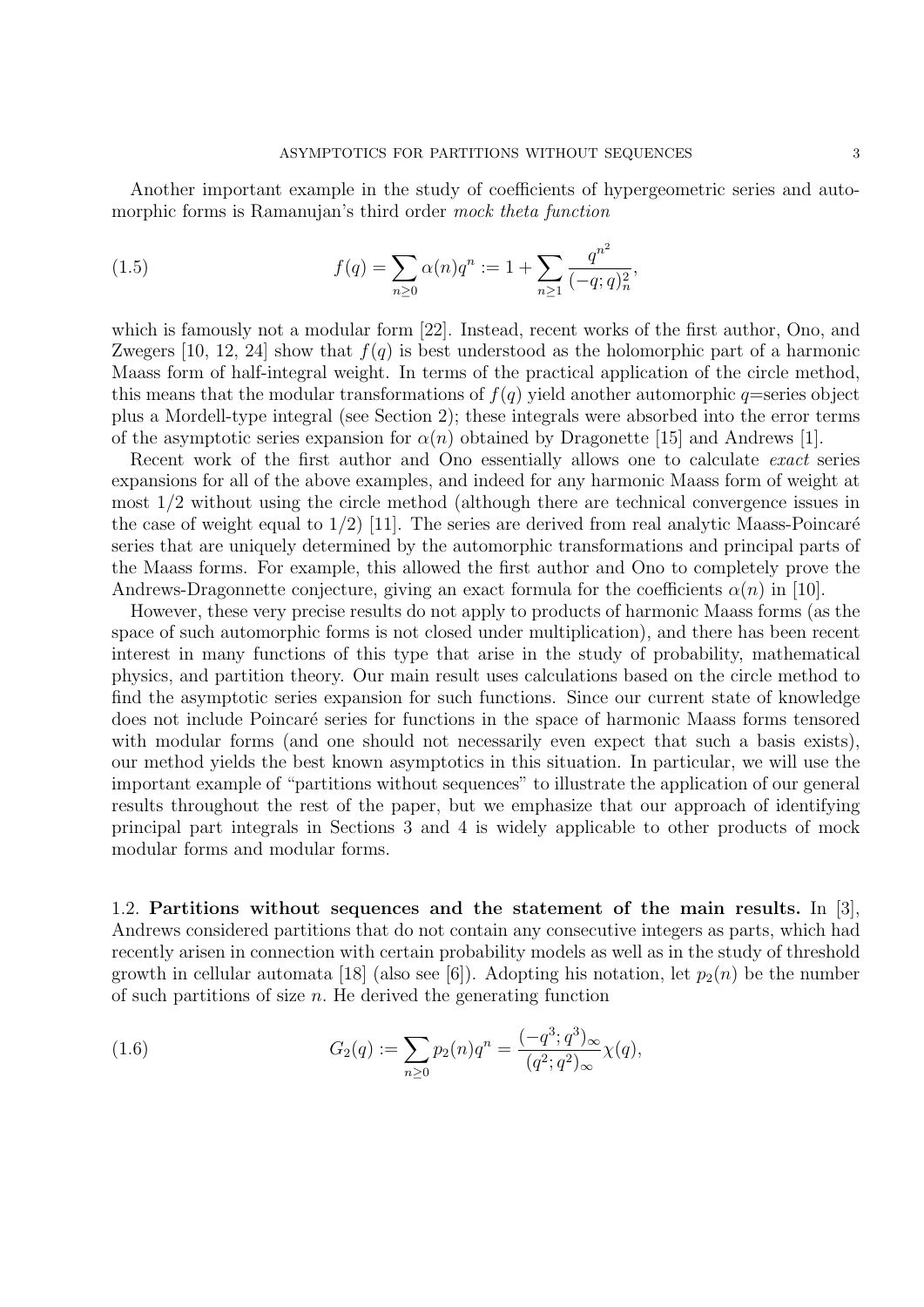where

$$
\chi(q) := \sum_{n \ge 0} \frac{q^{n^2} (-q;q)_n}{(-q^3;q^3)_n}
$$

is another of Ramanujan's third-order mock theta functions [22].

Holroyd, Liggett and Romik [18] used clever combinatorial arguments to show that

$$
(1.7) \t\t\t r(n) \ll p_2(n) \ll nr(n),
$$

where  $r(n)$  are the coefficients of the infinite product from (1.6), namely

$$
\xi(q) := \sum_{n \ge 0} r(n)q^n = \frac{(-q^3; q^3)_{\infty}}{(q^2; q^2)_{\infty}}
$$

.

This means that in the convolution product  $G_2(q) = \xi(q)\chi(q)$ , the exponential growth of the coefficients  $p_2(n)$  is entirely due to the  $\xi(q)$  factor, despite the fact that  $\chi(q)$  (like any of the mock-theta functions) also has coefficients that grow exponentially. In other words, there must be a great deal of cancellation when these two series are multiplied.

Holroyd et al. also identified the main exponential growth factor, using Tauberian-type estimates to show that  $\log r(n) \sim \frac{2\pi}{3}\sqrt{n}$ . In fact, the circle method (or a Maass-Poincaré series decomposition as in [11]) applied to the weight  $-1/2$  eta-quotient  $\xi(q)$  would give the more precise estimate  $r(n) \sim c \cdot \frac{1}{n} e^{\frac{2\pi}{3}\sqrt{n}}$  for some (explicit) constant c (as in Section 4).

Andrews [3] improved upon Holroyd et al's results by determining the cusp expansion of  $G_2(q)$  as  $q \to 1$ . He rewrote the function by using a mock theta identity, replacing  $\xi(q)$  by the sum of an eta-quotient and a different mock theta function. In particular, he obtained the decomposition

(1.8) 
$$
G_2(q) = \frac{(q^6; q^6)_{\infty}}{4(q^2; q^2)_{\infty}(q^3; q^3)_{\infty}} f(q) + \frac{3(q^3; q^3)_{\infty}^3}{4(q; q)_{\infty}(q^2; q^2)_{\infty}(q^6; q^6)_{\infty}},
$$

where  $f(q)$  is as previously defined in (1.5). We denote the two terms on the right-side of equation (1.8) by

$$
g_1(q) := \frac{(q^6;q^6)_{\infty}}{4(q^2;q^2)_{\infty}(q^3;q^3)_{\infty}} f(q), \qquad g_2(q) := \frac{3(q^3;q^3)_{\infty}^3}{4(q;q)_{\infty}(q^2;q^2)_{\infty}(q^6;q^6)_{\infty}}.
$$

If  $q = e^{-s}$ , Andrews proved that as  $s \downarrow 0$ ,  $G_2(q)$  has the asymptotic behavior

(1.9) 
$$
G_2(q) \sim \frac{\sqrt{s}}{6\pi} \cdot e^{\frac{\pi^2}{9s}} + \frac{1}{2} \cdot e^{\frac{\pi^2}{9s}},
$$

where the two terms come from  $g_1(q)$  and  $g_2(q)$ , respectively.

However, it requires more than the cuspidal estimate of (1.9) to determine  $p_2(n)$  precisely (and it would not be enough to merely consider the other cusps). The chief technical issue is that although  $G_2(q)$  essentially has weight zero modular transformation properties, it is not an automorphic form (or a holomorphic part thereof). Therefore it does not lie in the standard framework of of the circle method and/or Poincaré series, in which a modular or harmonic Maass form is determined by its "principal part", or cusp expansions. In fact, the theory developed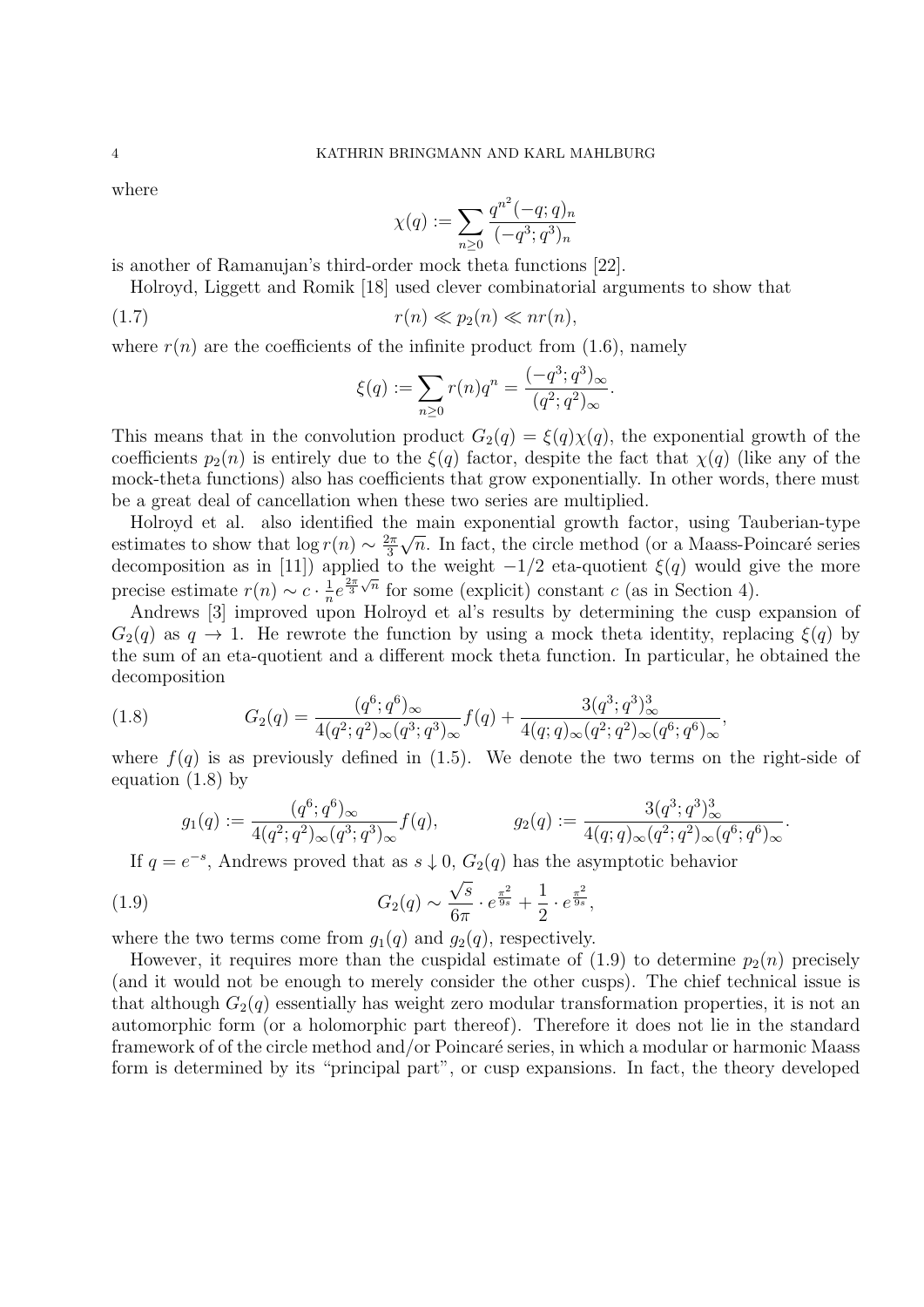by the first author, Ono, and Zwegers explains that  $\chi(q)$  has an associated non-holomorphic part that is necessary to construct a "completed" harmonic Maass form. The principal part integrals that arise in our main theorem should be viewed as arising from the intermixing of the non-holomorphic part of  $\chi(q)$  with the principal part of the eta-quotient.

We assume the definition of  $\omega_{h,k}$  from Section 2. For positive integers  $h, h', n, k$ , and  $\nu$ , with  $hh' \equiv -1 \pmod{k}$ , define the roots of unity

$$
\zeta(h,n,k,\nu) := (-1)^{\nu} e^{\frac{\pi i}{k}(-2hn + h'(-3\nu^2 + (-1)^k \nu))}
$$

and

$$
\alpha_r(h,k):=\frac{\omega_{h,k}\omega_{\frac{2h}{(2,r)},\frac{k}{(2,r)}}\omega_{\frac{3h}{(3,r)},\frac{k}{(3,r)}}}{\omega_{\frac{6h}{(6,r)},\frac{k}{(6,r)}}}.
$$

Furthermore, for any  $b > 0$ , define the integral

$$
\mathcal{I}_{b,k,\nu}(n) := \int_{-1}^{1} \frac{\sqrt{1-x^2}}{\cosh\left(\frac{\pi i(\nu-1/6)}{k} - \frac{\pi x \sqrt{b}}{k\sqrt{3}}\right)} I_1\left(\frac{2\pi}{k}\sqrt{2bn(1-x^2)}\right) dx,
$$

where  $I_1(x)$  is a modified Bessel function of the first kind, which can be defined by the integral representation (3.12). We have the following asymptotic expansion.

**Theorem 1.1.** Let  $N := [n^{1/2}]$ . The asymptotic expansion for  $p_2(n)$  is given by

$$
p_2(n) = \frac{\pi}{6\sqrt{6n}} \sum_{\substack{0 \le h < k \le N \\ (h,k)=1}} \frac{\alpha_3(h,k)}{k^2} \sum_{\nu \pmod{k}} \zeta(h,n,k,\nu) \mathcal{I}_{\frac{1}{6},k,\nu}(n) + \frac{5\pi}{36\sqrt{6n}} \sum_{\substack{0 \le h < k \le N \\ (h,k)=1}} \frac{\alpha_2(h,k)}{k^2} \sum_{\nu \pmod{k}} \zeta(h,n,k,\nu) \mathcal{I}_{\frac{5}{36},k,\nu}(n) + \frac{\pi}{18\sqrt{6n}} \sum_{\substack{0 \le h < k \le N \\ (h,k)=1 \\ (h,k)=1}} \frac{\alpha_1(h,k)}{k^2} \sum_{\substack{\nu \pmod{k} \\ (\text{mod } k)}} \zeta(h,n,k,\nu) \mathcal{I}_{\frac{1}{18},k,\nu}(n) + \frac{\pi}{6\sqrt{n}} \sum_{\substack{0 \le h < k \le N \\ (h,k)=1}} \frac{\alpha_1(h,k)}{k\omega_{3h,k}^3} \sum_{e^{-\frac{2\pi i h n}{k}}} \zeta(h,n,k,\nu) \mathcal{I}_{\frac{1}{18},k,\nu}(n) + \frac{\pi}{6\sqrt{n}} \sum_{\substack{0 \le h < k \le N \\ (h,k)=1}} \frac{\omega_{h,k}\omega_{2h,k}\omega_{6h,k}}{k\omega_{3h,k}^3} e^{-\frac{2\pi i h n}{k}} I_1\left(\frac{2\pi}{3k}\sqrt{n}\right) + O(\log n).
$$

We can also isolate part of the leading exponential term to obtain the leading terms of the asymptotic expansion for  $p_2(n)$  explicity.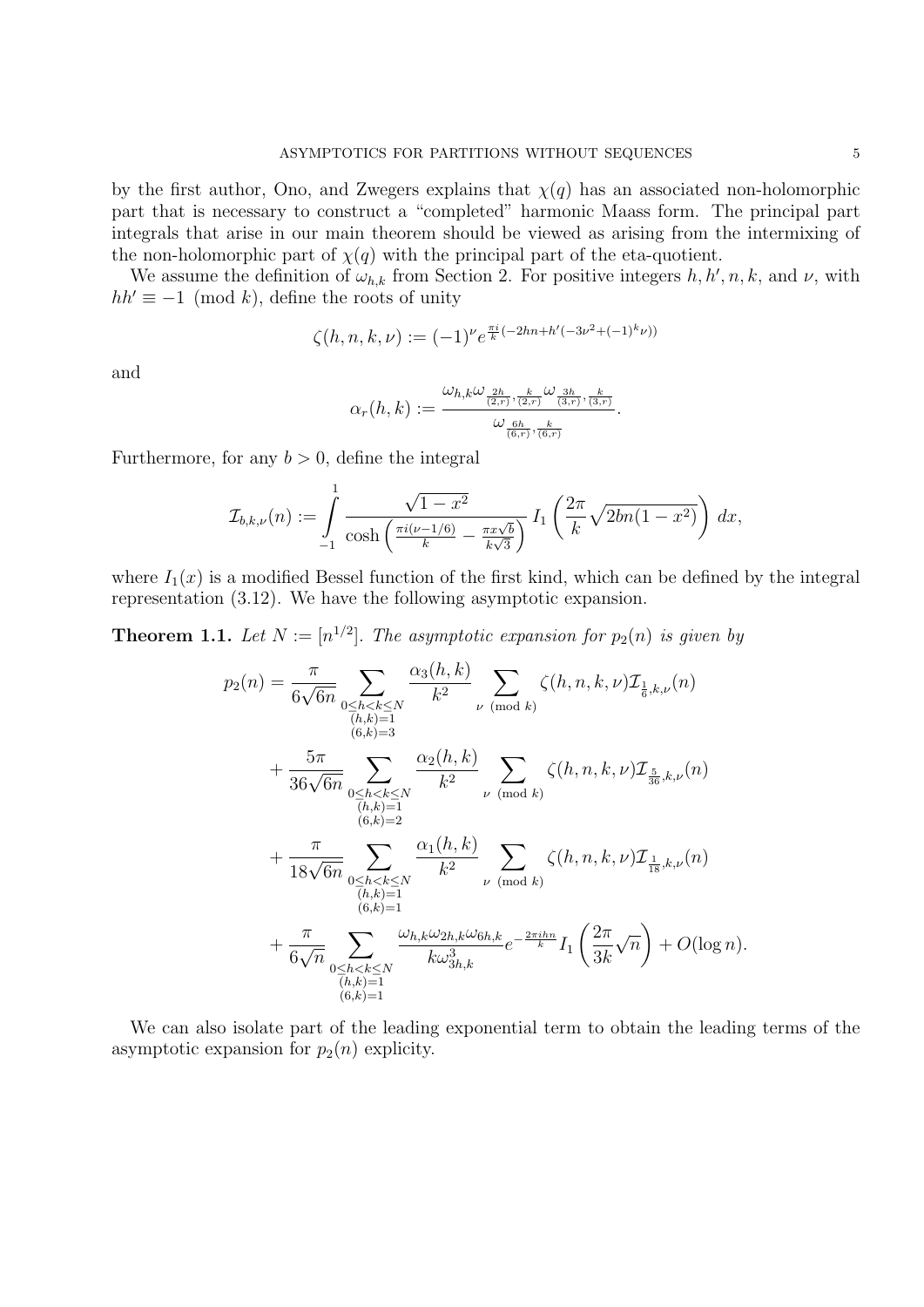**Theorem 1.2.** For any  $0 < c < 1/8$ , as  $n \to \infty$  we have

$$
p_2(n) = \left(\frac{1}{4\sqrt{3}n^{3/4}} + \frac{1}{18\sqrt{2}n}\right)e^{\frac{2\pi}{3}\sqrt{n}} + O\left(\frac{e^{\frac{2\pi}{3}\sqrt{n}}}{n^{1+c}}\right).
$$

Remark. Recalling (1.7) and the subsequent discussion, this asymptotic is equivalent to  $p_2(n) \sim$  $C \cdot n^{\frac{1}{4}} r(n)$  (up to a constant scaling). This is markedly different from the behavior of modular partition functions seen in (1.3) and (1.4); although the coefficients of  $\chi(q)$  grow asymptotically with some exponential factor  $e^{C\sqrt{n}}$  (the same is true for any mock theta function due to their nontrivial principal parts [13, 24]), the exponential growth of  $p_2(n)$  is the same as that of  $r(n)$ .

*Remark.* The second asymptotic term for  $p_2(n)$  arises from one of the principal part integrals in Theorem 1.1, and the proof in Section 4 shows that there are also products of modular forms and mock theta functions in which the dominant exponential term in the coefficient asymptotics arises from such an integral (and thus from the non-holomorphic part of the mock theta function).

Although Theorem 1.2 is a consequence of Theorem 1.1 (the two terms correspond to the terms  $k = 1$  in the two sums with  $(6, k) = 1$ , it is not an immediate corollary, as it requires some analysis to identify the principal part of the integrals  $\mathcal{I}_{b,k,\nu}(n)$ .

We now describe the structure of the paper. In Section 2, we record the modular transformation laws for  $G_2(q)$ . Section 3 contains the proofs of several technical integral estimates. We then apply the circle method in Section 4 and prove the asymptotic expansion of Theorem 1.1. In Section 5 we analyze the exponentially dominant terms in the expansion to prove Theorem 1.2.

#### **ACKNOWLEDGMENTS**

The authors thank Todd Kemp for helpful discussions about principal part integrals. Moreover they thank the referee for many helpful comments.

#### 2. Modular transformation properties

In this section we determine the modular transformations for  $G_2(q)$ . First, adopt the notation

$$
P(q) := (q;q)_{\infty}^{-1}.
$$

If h and k are coprime positive integers, then define h' so that  $hh' \equiv -1 \pmod{k}$  (if k is even, we can assume this congruence holds modulo 4k and if k is odd we may assume that  $8|h'$ . Furthermore, we introduce a complex variable z with  $\text{Re}(z) > 0$  such that  $q = e^{\frac{2\pi i}{k}(h+iz)}$ , and define  $q_1 := e^{\frac{2\pi i}{k}(h'+iz^{-1})}$ . The classical modular transformation for  $P(q)$  can then be written as

(2.1) 
$$
P(q) = \omega_{h,k} z^{1/2} e^{\frac{\pi (z^{-1} - z)}{12k}} P(q_1),
$$

where  $\omega_{h,k} := e^{\pi i s(h,k)}$ , and  $s(h,k)$  is the standard Dedekind sum [2].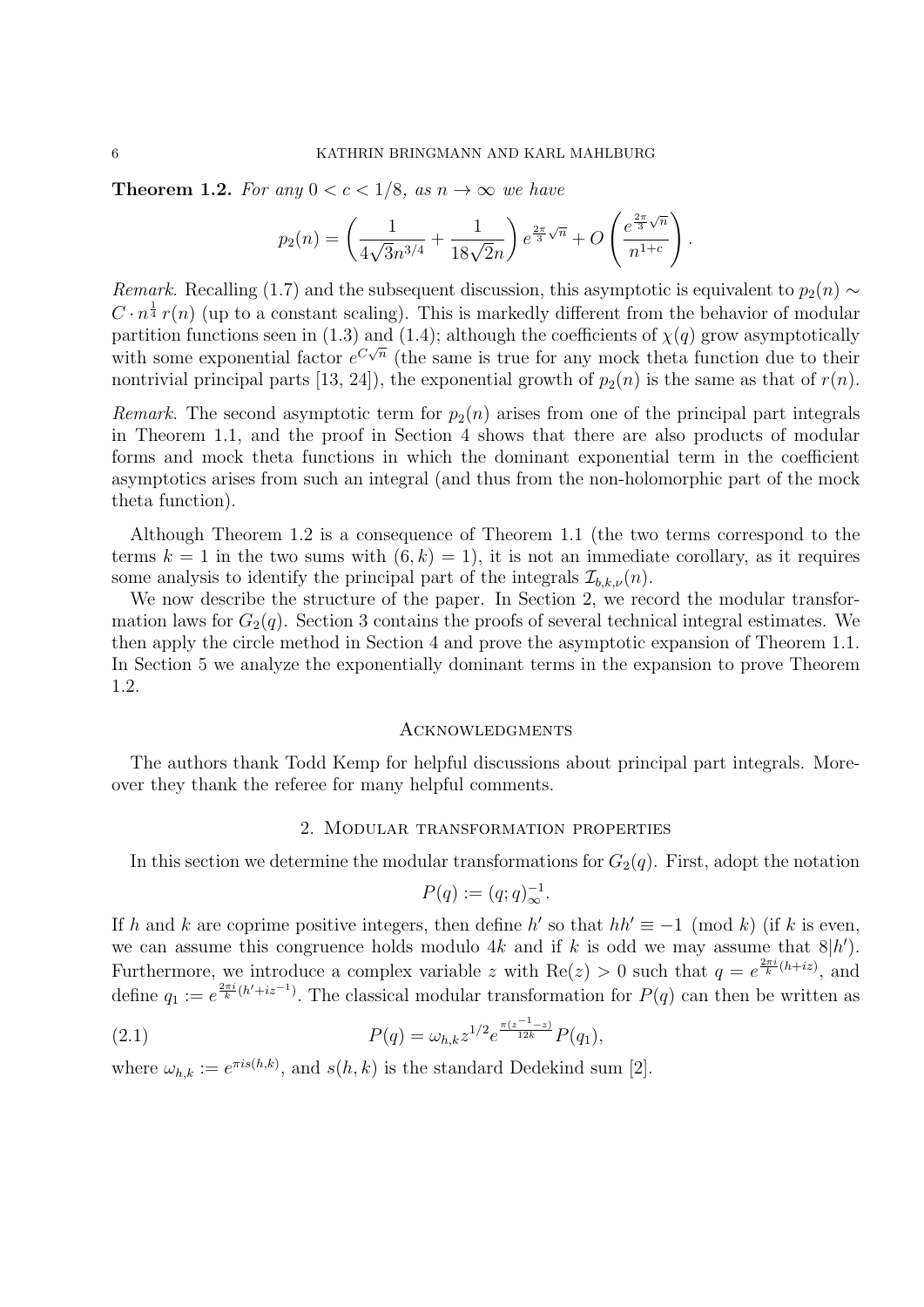If r is a positive integer, the transformation for  $P(q^r)$  follows from (2.1). To compactly write the formula, we first let  $g_r := (r, k)$  and define  $\rho_r := \frac{r}{g_r}, k_r := \frac{k}{g_r}$ . We also set  $q_r := e^{\frac{2\pi i}{k_r}(h'_r + iz^{-1}/\rho_r)}$ with  $h'_r$  defined so that  $h'_r \rho_r \equiv h' \pmod{k_r}$ . The transformation law is then

(2.2) 
$$
P(q^r) = \omega_{h\rho_r,k_r}(\rho_r z)^{1/2} e^{\frac{\pi}{12k_r} \left(\frac{z^{-1}}{\rho_r} - \rho_r z\right)} P(q_r).
$$

We write  $q_r$  only when it is clear that h and k are fixed. This nonstandard notation is appealing because we can (and will) always select h' such that  $\rho_r$  | h' (since  $(\rho_r, k_r) = 1$ ), and thus  $q_r = q_1^{g_r/\rho_r}.$ 

The eta-quotient component of  $g_1(q)$  is  $\xi(q) := \frac{P(q^2)P(q^3)}{P(q^6)}$ . Since  $\xi(q)$  is an eta-quotient that is essentially modular with respect to a congruence subgroup of level 6, we need only consider the different transformations for all possible values of  $(6, k)$ . We begin with the case  $6 \mid k$ ; we have

(2.3) 
$$
\xi(q) = \frac{\omega_{h,\frac{k}{2}}\omega_{h,\frac{k}{3}}}{\omega_{h,k/6}} \cdot z^{1/2} e^{\frac{-\pi}{12k}(z^{-1}-z)} \cdot \xi(q_1).
$$

Next, if  $(6, k) = 2$ , then

(2.4) 
$$
\xi(q) = \frac{\omega_{h,\frac{k}{2}}\omega_{3h,k}}{\omega_{3h,\frac{k}{2}}} \cdot z^{1/2}e^{\frac{\pi z}{12k} + \frac{5\pi}{36kz}} \cdot \frac{P(q_1^2)P(q_1^{1/3})}{P(q_1^{2/3})}.
$$

Similarly, if  $(6, k) = 3$ , then

(2.5) 
$$
\xi(q) = \frac{\omega_{2h,k}\omega_{h,\frac{k}{3}}}{\omega_{2h,\frac{k}{3}}} \cdot z^{1/2} e^{\frac{\pi z}{12k} + \frac{\pi}{6kz}} \cdot \frac{P\left(q_1^{1/2}\right) P\left(q_1^3\right)}{P\left(q_1^{3/2}\right)}.
$$

Finally, if  $(6, k) = 1$ ,

(2.6) 
$$
\xi(q) = \frac{\omega_{2h,k}\omega_{3h,k}}{\omega_{6h,k}} \cdot z^{1/2} e^{\frac{\pi z}{12k} + \frac{\pi}{18kz}} \cdot \frac{P\left(q_1^{1/2}\right) P\left(q_1^{1/3}\right)}{P\left(q_1^{1/6}\right)}.
$$

Now we turn to  $f(q)$ , whose transformation law was studied by Andrews [1], and is *essentially* of level 2. If  $k$  is even we have

(2.7) 
$$
f(q) = (-1)^{\frac{k}{2}+1} e^{\pi i \left(\frac{h'}{2}-\frac{3h'k}{4}\right)} \omega_{h,k} z^{-\frac{1}{2}} e^{\frac{\pi \left(z^{-1}-z\right)}{12k}} f(q_1) + \frac{2\omega_{h,k}}{k} z^{\frac{1}{2}} e^{-\frac{\pi z}{12k}} \sum_{\nu \pmod{k}} (-1)^{\nu} e^{\frac{\pi i h'(-3\nu^2+\nu)}{k}} I_{k,\nu}(z),
$$

where

(2.8) 
$$
I_{k,\nu}(z) := \int\limits_{\mathbb{R}} \frac{e^{-\frac{3\pi z x^2}{k}}}{\cosh\left(\frac{\pi i(\nu-\frac{1}{6})}{k}-\frac{\pi z x}{k}\right)} dx.
$$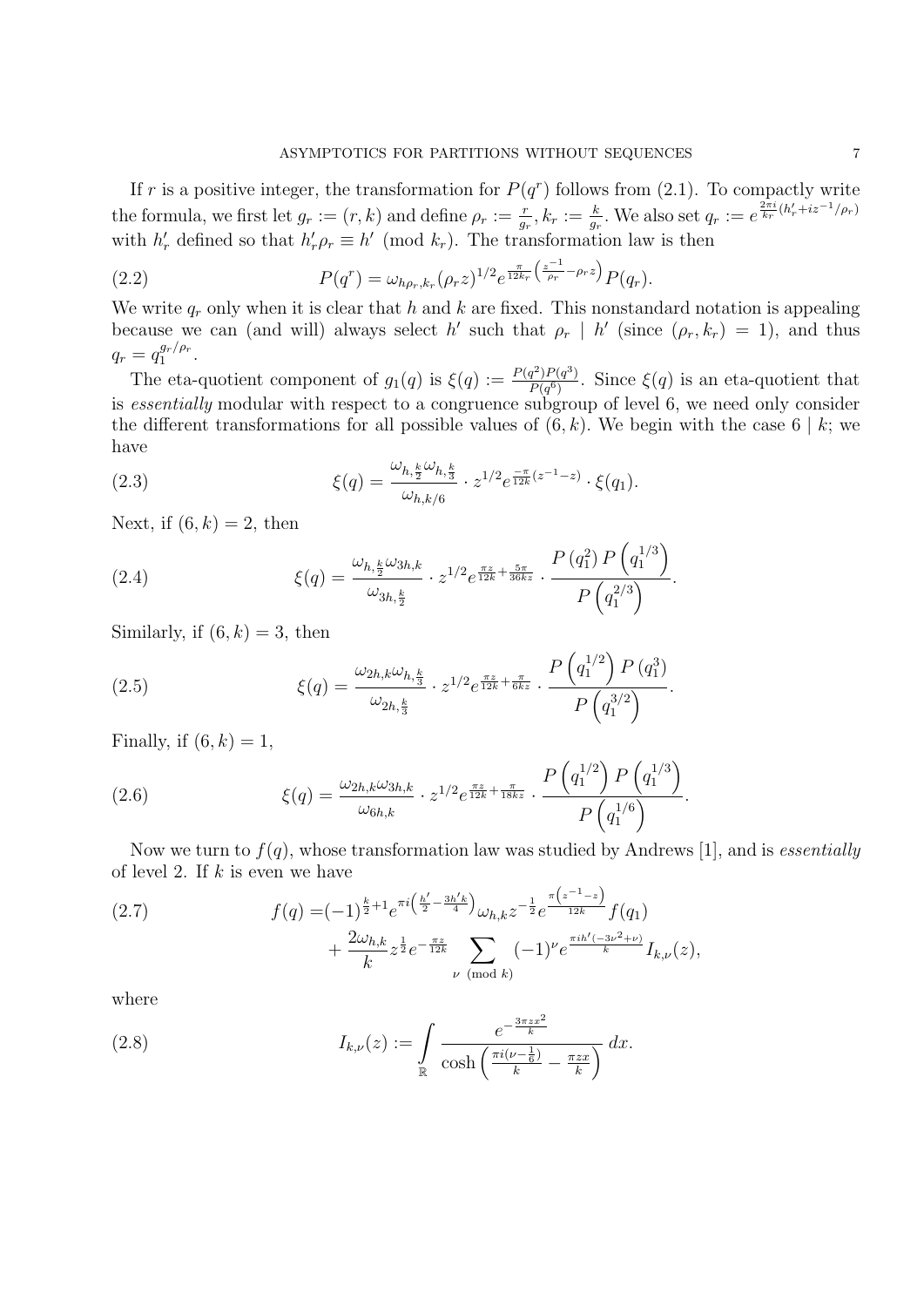We note that there is a typo regarding the term  $e^{\frac{\pi(z^{-1}-z)}{12k}}$  in this transformation as it is stated in Andrews' Theorem 2.2 (although the correct formula is stated in the proof); we have also replaced his 2k by an even k. Throughout we will use the residues  $1 \leq \nu \leq k$  in all of our calculations.

If  $k$  is odd, then we have

(2.9) 
$$
f(q) = 2(-1)^{\frac{1}{2}(k-1)} e^{\frac{3\pi i h'}{4k}} \omega_{h,k} z^{-\frac{1}{2}} e^{-\frac{2\pi}{3kz} - \frac{\pi z}{12k}} \omega \left( q_1^{\frac{1}{2}} \right) + \frac{2\sqrt{z}}{k} e^{-\frac{\pi z}{12k}} \omega_{h,k} \sum_{\nu \pmod{k}} (-1)^{\nu} e^{-\frac{3\pi i h' \nu^2}{k} - \frac{\pi i h' \nu}{k}} I_{k,\nu}(z),
$$

where

$$
\omega(q):=\sum_{n=0}^\infty \frac{q^{2n(n+1)}}{(q;q^2)_{n+1}^2}
$$

is another one of Ramanujan's third-order mock theta functions.

If 6 | k, then the transformation law of  $g_2$  is given by

(2.10) 
$$
g_2(q) = \frac{3P(q)P(q^2)P(q^6)}{4P^3(q^3)} = \frac{\omega_{h,k}\,\omega_{h,\frac{k}{2}}\,\omega_{h,\frac{k}{6}}}{\omega_{h,\frac{k}{3}}^3} \cdot g_2(q_1).
$$

If  $(6, k) = 2$ , then

(2.11) 
$$
g_2(q) = \frac{1}{4} \frac{\omega_{h,k} \omega_{h,\frac{k}{2}} \omega_{3h,\frac{k}{2}}}{\omega_{3h,k}^3} e^{\frac{2\pi}{9kz}} \frac{P(q_1) P(q_1^2) P(q_1^{2/3})}{P^3(q_1^{1/3})}.
$$

If  $(6, k) = 3$ , then

(2.12) 
$$
g_2(q) = \frac{3}{2} \frac{\omega_{h,k} \omega_{2h,k} \omega_{2h,\frac{k}{3}}}{\omega_{h,\frac{k}{3}}^3} e^{-\frac{\pi}{2kz}} \frac{P(q_1) P\left(q_1^{\frac{1}{2}}\right) P\left(q_1^{3/2}\right)}{P^3(q_1^3)}.
$$

Finally, if  $(6, k) = 1$ , then

(2.13) 
$$
g_2(q) = \frac{1}{2} \frac{\omega_{h,k} \omega_{2h,k} \omega_{6h,k}}{\omega_{3h,k}^3} e^{\frac{\pi}{18kz}} \frac{P(q_1) P\left(q_1^{\frac{1}{2}}\right) P\left(q_1^{\frac{1}{6}}\right)}{P^3\left(q_1^{\frac{1}{3}}\right)}.
$$

## 3. Integral estimates

In this section we prove some of the technical bounds that we will need in order to apply the circle method and prove Theorem 1.1. Specifically, we show that integrating the transformation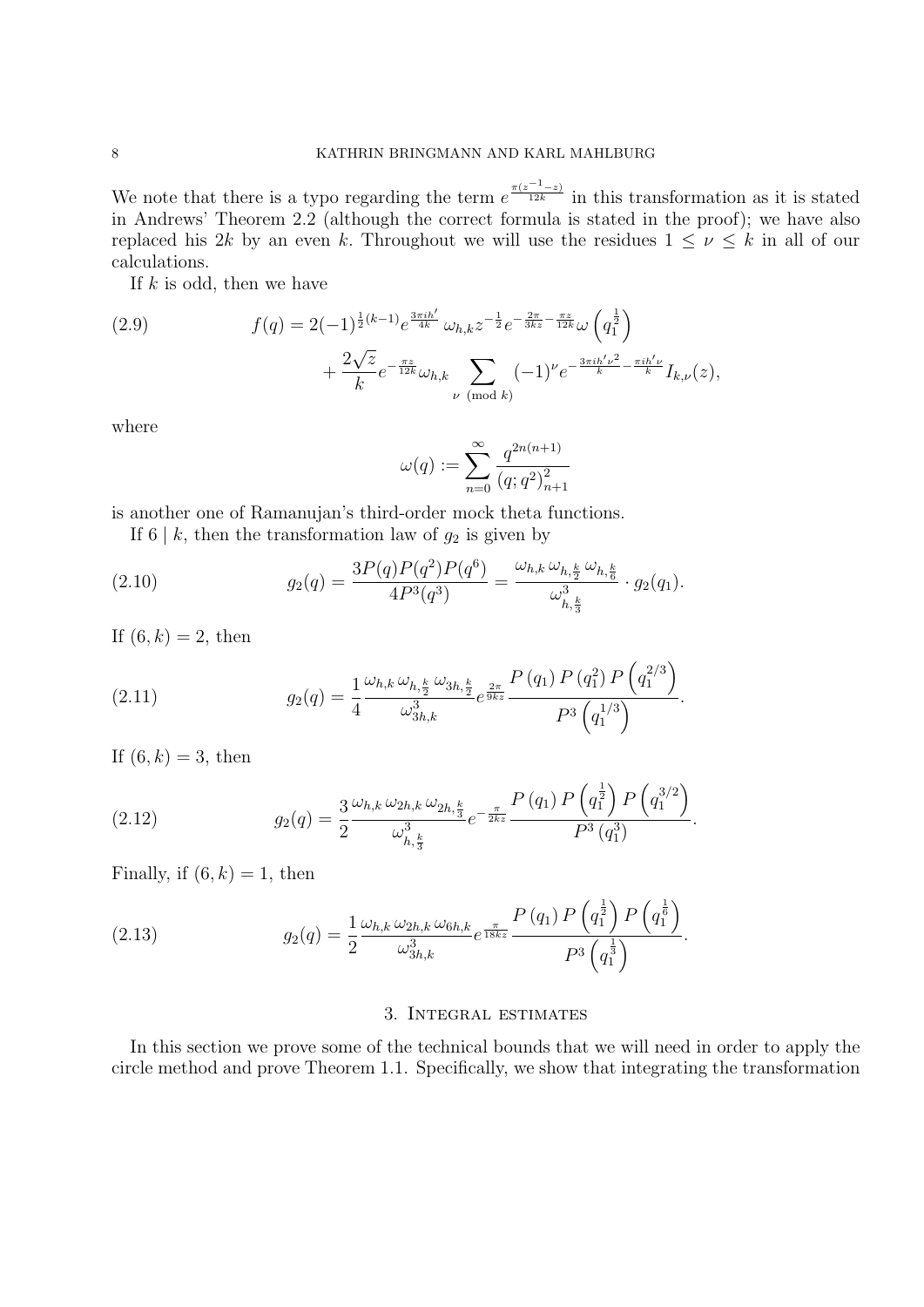laws from Section 2 naturally leads to Bessel functions and our  $\mathcal{I}_{b,k,\nu}$ . Throughout we let  $0 \leq h < k \leq N$  with  $(h, k) = 1$ , and  $z = k (N^{-2} - i\Phi)$  with  $-\vartheta'_{h,k} \leq \Phi \leq \vartheta''_{h,k}$ . Here

$$
\vartheta_{h,k}' := \frac{1}{k(k_1 + k)}, \quad \vartheta_{h,k}'' := \frac{1}{k(k_2 + k)},
$$

where  $\frac{h_1}{k_1} \leq \frac{h}{k} \leq \frac{h_2}{k_2}$  are adjacent Farey fractions in the Farey sequence of order N. ¿From the theory of Farey fractions it is known that

(3.1) 
$$
\frac{1}{k+k_j} \le \frac{1}{N+1} \qquad (j=1,2).
$$

**Lemma 3.1.** If  $b \in \mathbb{R}$ ,  $\nu \in \mathbb{Z}$ , with  $0 < \nu \leq k$ , let  $\mathcal{J}_{b,k,\nu}(z) := ze^{\frac{\pi b}{kz}} I_{k,\nu}(z)$ , and define the principal part truncation of  $\mathcal{J}_{b,k,\nu}$  as

$$
\mathcal{J}'_{b,k,\nu}(z) := \sqrt{\frac{b}{3}} \int_{-1}^{1} \frac{e^{\frac{\pi b}{kz}(1-x^2)}}{\cosh\left(\frac{\pi i(\nu-1/6)}{k} - \frac{\pi x\sqrt{b}}{k\sqrt{3}}\right)} dx.
$$

As  $z \to 0$ , we have the following asymptotic behavior:

(1) If  $b \leq 0$ , then  $|\mathcal{J}_{b,k,\nu}(z)| \ll$  $\frac{\pi}{2} - \frac{\pi(\nu - 1/6)}{k}$ −1 . (2) If  $b > 0$ , then  $\mathcal{J}_{b,k,\nu}(z) = \mathcal{J}'_{b,k,\nu}(z) + \mathcal{E}_{b,k,\nu}$ , where the error term satisfies for  $0 < \nu \leq k$  $\bigg\}$  $\pi$  $\bigg\}$ −1

$$
|\mathcal{E}_{b,k,\nu}| \ll \left|\frac{\pi}{2}-\frac{\pi(\nu-1/6)}{k}\right|^{-1}.
$$

Here all of the implied constants are allowed to depend on b.

Remark. We use the terminology "principal part truncation" for the integral defining  $\mathcal{J}'_{b,k,\nu}$  as it is indeed a principal part integral, whose distribution is concentrated around  $x = 0$ . The phrase also serves as a reminder that we will view these integrals as a continuous analogue of the principal part of a q-series in the circle method.

*Proof.* We begin by making the substitution  $x \mapsto x/(az)$  in  $I_{k,\nu}(z)$ , where a is some undetermined real constant which we will select later. This means that

$$
(3.2) \qquad \mathcal{J}_{b,k,\nu}(z) = \frac{1}{a} e^{\frac{\pi b}{kz}} \int_{S} \frac{e^{-\frac{3\pi x^2}{a^2 kz}}}{\cosh\left(\frac{\pi i(\nu-1/6)}{k} - \frac{\pi x}{ak}\right)} dx = \frac{1}{a} e^{\frac{\pi b}{kz}} \int_{\mathbb{R}} \frac{e^{-\frac{3\pi x^2}{a^2 kz}}}{\cosh\left(\frac{\pi i(\nu-1/6)}{k} - \frac{\pi x}{ak}\right)} dx,
$$

where S is the line through the origin defined by  $arg(\pm x) = arg(z)$ . The last equality follows from the facts that  $e^s$  is entire and cosh(s)<sup>-1</sup> has poles only at imaginary values of s. We also need the simple observation that for a fixed  $z$  the magnitude of the integrand can be bounded by  $e^{-Cx^2}$  as  $|x| \to \infty$  for some constant  $C > 0$ . Thus the integral along a circular path of radius R that joins S and R vanishes as  $R \to \infty$ , and Cauchy's Theorem then allows us to shift S back to the real line.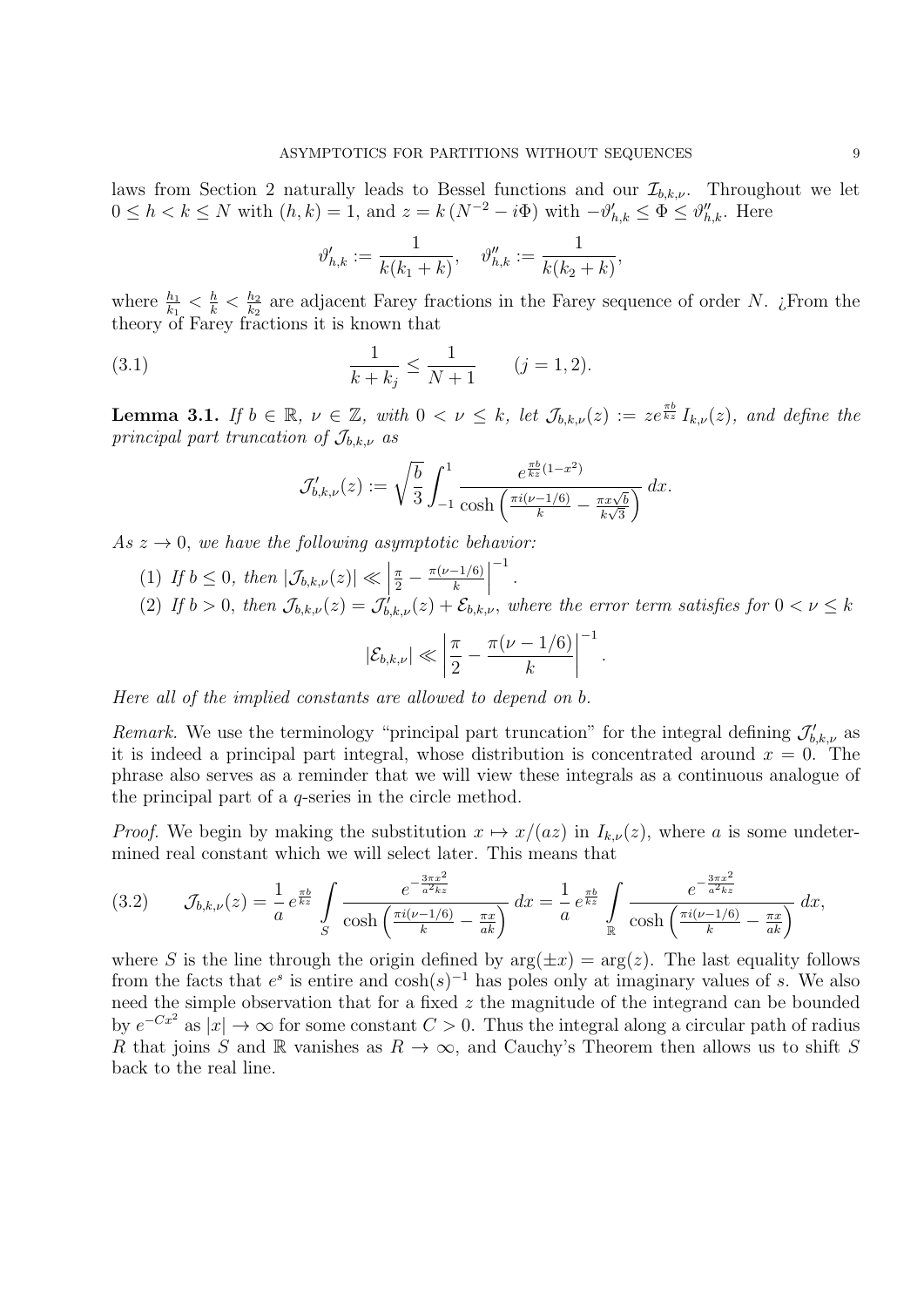We next require the bound

(3.3) 
$$
\operatorname{Re}(z^{-1}) = \frac{N^{-2}}{kN^{-4} + k\Phi^2} \ge \frac{N^2}{k + N^2k^{-1}} \ge \frac{k}{2},
$$

which grows as  $k \to \infty$ . This means that the asymptotic behavior of  $|e^{bz^{-1}}|$  as  $k \to \infty$  (and therefore  $|\mathcal{J}_{b,k,\nu}(z)|$  as well) depends on the sign of b.

If  $b \leq 0$ , then we may take  $a = 1$  for simplicity and proceed similarly as in [1, 8]. If  $\alpha \geq 0$ and  $\beta \in \mathbb{R}$ , we use the simple bound

(3.4) 
$$
|\cosh(\alpha + i\beta)| = |\cosh(\alpha)\cos(\beta) + i\sinh(\alpha)\sin(\beta)| \ge |\cos(\beta)| \ge \left|\sin\left(\frac{\pi}{2} - \beta\right)\right|.
$$

For  $0 < \beta < \pi$ , this yields a simple uniform bound throughout the range  $1 \leq \nu < k$ , namely that

(3.5) 
$$
\left|\cosh\left(\frac{\pi i(\nu-1/6)}{k}-\frac{\pi x}{k}\right)\right| \ge \left|\sin\left(\frac{\pi}{2}-\frac{\pi(\nu-1/6)}{k}\right)\right| \gg \left|\frac{\pi}{2}-\frac{\pi(\nu-1/6)}{k}\right|.
$$

Combing a simple bound for the Gaussian error function with (3.3) and (3.5) then completes the proof of (1), giving

$$
(3.6) \qquad |\mathcal{J}_{b,k,\nu}(z)| \leq \left| \int_{\mathbb{R}} \frac{e^{-\frac{3\pi x^2}{kz}}}{\cosh\left(\frac{\pi i(\nu-1/6)}{k} - \frac{\pi x}{k}\right)} dx \right| \ll \left| \frac{\pi}{2} - \frac{\pi(\nu-1/6)}{k} \right|^{-1} \sqrt{\left(\frac{\text{Re}(z^{-1})}{k}\right)^{-1}} \ll \left| \frac{\pi}{2} - \frac{\pi(\nu-1/6)}{k} \right|^{-1}.
$$

In the case that  $b > 0$ , we follow (3.2) and write

(3.7) 
$$
\mathcal{J}_{b,k,\nu}(z) = \frac{1}{a} \int\limits_{\mathbb{R}} \frac{e^{\frac{\pi}{kz} \left(b - \frac{3x^2}{a^2}\right)}}{\cosh\left(\frac{\pi i(\nu - 1/6)}{k} - \frac{\pi x}{ak}\right)} dx.
$$

The asymptotic behavior of  $z^{-1}$  (recall (3.3)) implies that the integral in (3.7) naturally splits at  $b = \frac{3x^2}{a^2}$ . We therefore set  $a = \sqrt{\frac{3}{b}}$  for convenience, which gives

$$
\mathcal{J}_{b,k,\nu}(z)=\mathcal{J}_{b,k,\nu}'(z)+\mathcal{E}_{b,k,\nu}(z),
$$

where

$$
\mathcal{E}_{b,k,\nu}(z) := \sqrt{\frac{b}{3}} \int\limits_{|x|>1} \frac{e^{\frac{\pi b}{kz}(1-x^2)}}{\cosh\left(\frac{\pi i(\nu-1/6)}{k} - \frac{\pi x\sqrt{b}}{k\sqrt{3}}\right)} dx.
$$

One easily sees that

(3.8) 
$$
|\mathcal{E}_{b,k,\nu}(z)| \leq 2 \cdot \left| \sqrt{\frac{b}{3}} \int_{1}^{\infty} \frac{e^{\frac{\pi b}{kz}(1-x^2)}}{\cosh\left(\frac{\pi i(\nu-1/6)}{k} - \frac{\pi x\sqrt{b}}{k\sqrt{3}}\right)} dx \right|.
$$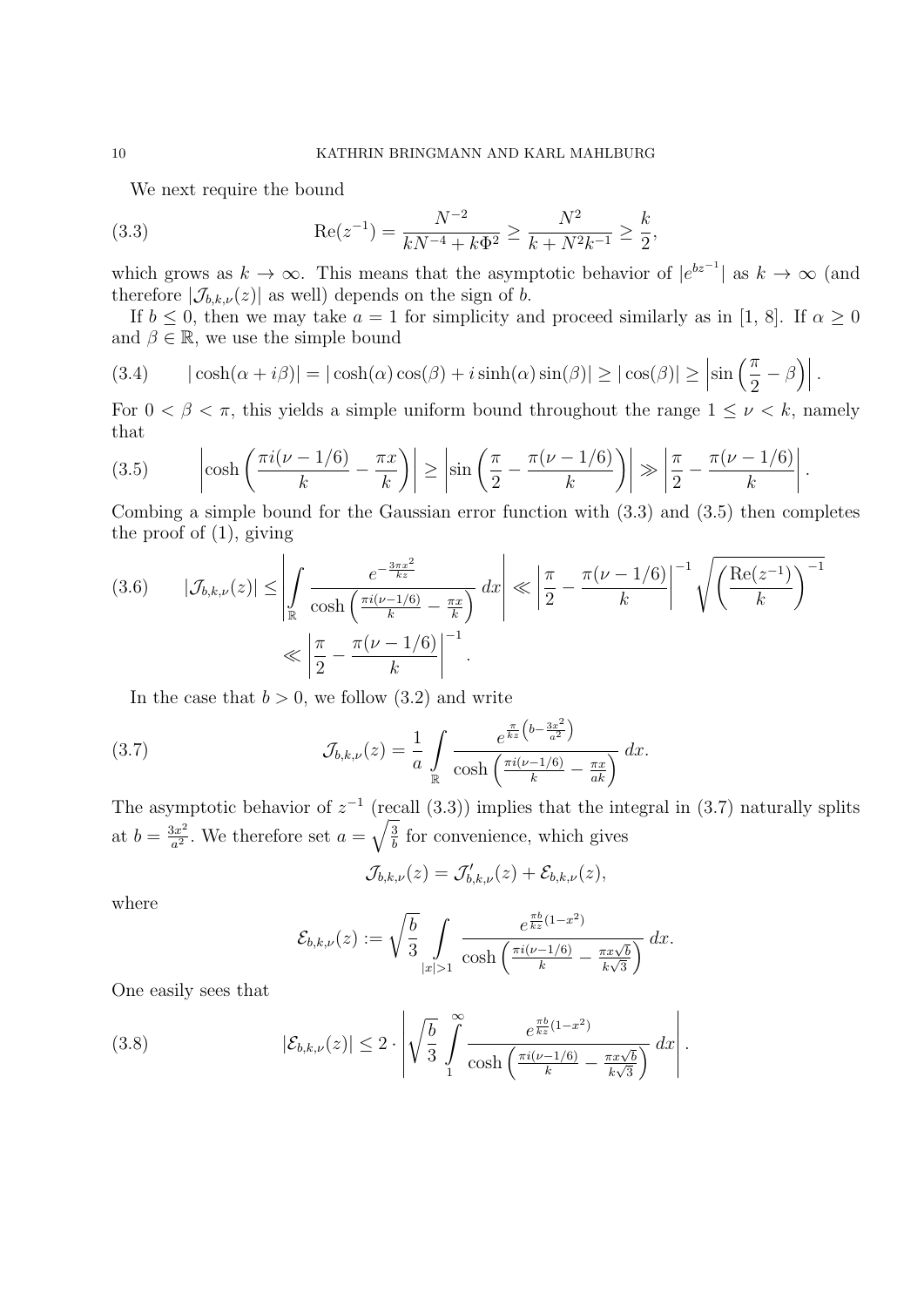Making the substitution  $x \mapsto x + 1$  and mimicking the arguments that led to (3.6) gives

$$
(3.9) \qquad \left| \mathcal{E}_{b,k,\nu}(z) \right| \ll \left| \sqrt{\frac{b}{3}} \int_{0}^{\infty} \frac{e^{\frac{\pi b}{kz}(-2x-x^2)}}{\cosh\left(\frac{\pi i(\nu-1/6)}{k} - \frac{\pi(x+1)\sqrt{b}}{k\sqrt{3}}\right)} dx \right| \ll \left| \frac{\pi}{2} - \frac{\pi(\nu-1/6)}{k} \right|^{-1},
$$

which completes the proof of (2).  $\Box$ 

**Proposition 3.2.** If  $b > 0$  and  $n \in \mathbb{N}$ , then

$$
\int_{-\vartheta'_{h,k}}^{\vartheta''_{h,k}} e^{\frac{2\pi nz}{k}} \mathcal{J}'_{b,k,\nu}(z) d\Phi = \frac{2\pi b}{k\sqrt{6n}} \int_{-1}^{1} \frac{\sqrt{1-x^2}}{\cosh\left(\frac{\pi i(\nu-1/6)}{k} - \frac{\pi x \sqrt{b}}{k\sqrt{3}}\right)} I_1\left(\frac{2\pi}{k} \sqrt{2bn(1-x^2)}\right) dx + \mathcal{E}'_{b,k,\nu}
$$

$$
= \frac{2\pi b}{k\sqrt{6n}} \cdot \mathcal{I}_{b,k,\nu}(n) + \mathcal{E}'_{b,k,\nu},
$$
1  $|\pi \pi(\nu-1/6)|^{-1}$ 

with  $|\mathcal{E}'_{b,k,\nu}| \ll \frac{1}{kN}$  $\begin{array}{c} \begin{array}{c} \begin{array}{c} \begin{array}{c} \end{array} \\ \end{array} \\ \begin{array}{c} \end{array} \end{array} \end{array}$  $\frac{\pi}{2}-\frac{\pi(\nu-1/6)}{k}$  $\begin{array}{c} \begin{array}{c} \begin{array}{c} \begin{array}{c} \end{array}\\ \end{array} \end{array} \end{array}$ . Here all the implied constants may depend on b.

Proof. We begin by symmetrizing the outer integral, writing

(3.10) 
$$
\int_{-\vartheta'_{h,k}}^{\vartheta''_{h,k}} = \int_{-\frac{1}{kN}}^{\frac{1}{kN}} - \int_{-\frac{1}{kN}}^{-\vartheta'_{h,k}} - \int_{\vartheta''_{h,k}}^{\frac{1}{kN}}.
$$

In the second and third integrals of (3.10) (the "boundary errors"), the range is bounded away from zero as  $\Phi \gg \frac{1}{kN}$ . In this range, (3.3) implies that  $\text{Re}(z^{-1}) \ll k$  and thus  $|e^{\frac{\pi b}{kz}}| = O_b(1)$ . This means that even though b is positive, the bound from Lemma 3.1 part (1) still applies. The integrals are over an interval of length at most  $\frac{1}{kN}$ , so the overall boundary contribution is  $O_b\left(\frac{1}{k}\right)$  $\frac{1}{kN}$  $\frac{\pi}{2} - \frac{\pi(\nu-1/6)}{k}$  $\left( \begin{array}{c} -1 \\ 1 \end{array} \right)$ .

Now we expand the integral for  $\mathcal{J}'$ , recalling that  $\Phi = i \left( \frac{z}{k} - \frac{1}{N^2} \right)$  and switching to the variable z:

$$
(3.11) \qquad \int_{-\frac{1}{kN}}^{\frac{1}{kN}} e^{\frac{2\pi nz}{k}} \mathcal{J}'_{b,k,\nu}(z) d\Phi = \int_{-\frac{1}{kN}}^{\frac{1}{kN}} e^{\frac{2\pi nz}{k}} \sqrt{\frac{b}{3}} \int_{-1}^{1} \frac{e^{\frac{\pi b}{kz}(1-x^2)}}{\cosh\left(\frac{\pi i(\nu-1/6)}{k} - \frac{\pi x \sqrt{b}}{k\sqrt{3}}\right)} dx d\Phi
$$

$$
= \frac{\sqrt{b}}{ik\sqrt{3}} \int_{\frac{k}{N^2} - \frac{i}{N}}^{\frac{k}{N^2} + \frac{i}{N}} \int_{-1}^{1} \frac{e^{\frac{\pi b}{k}(1-x^2)z^{-1} + \frac{2\pi n}{k}z}}{\cosh\left(\frac{\pi i(\nu-1/6)}{k} - \frac{\pi x \sqrt{b}}{k\sqrt{3}}\right)} dx dz.
$$

Next, we utilize a standard contour shift in the complex z-plane in order to better recognize the main term as a Bessel function. Let  $\Gamma$  be the counterclockwise circle that passes through the points  $\frac{k}{N^2} \pm \frac{i}{N}$  and is tangent to the imaginary axis at the origin. The radius of this circle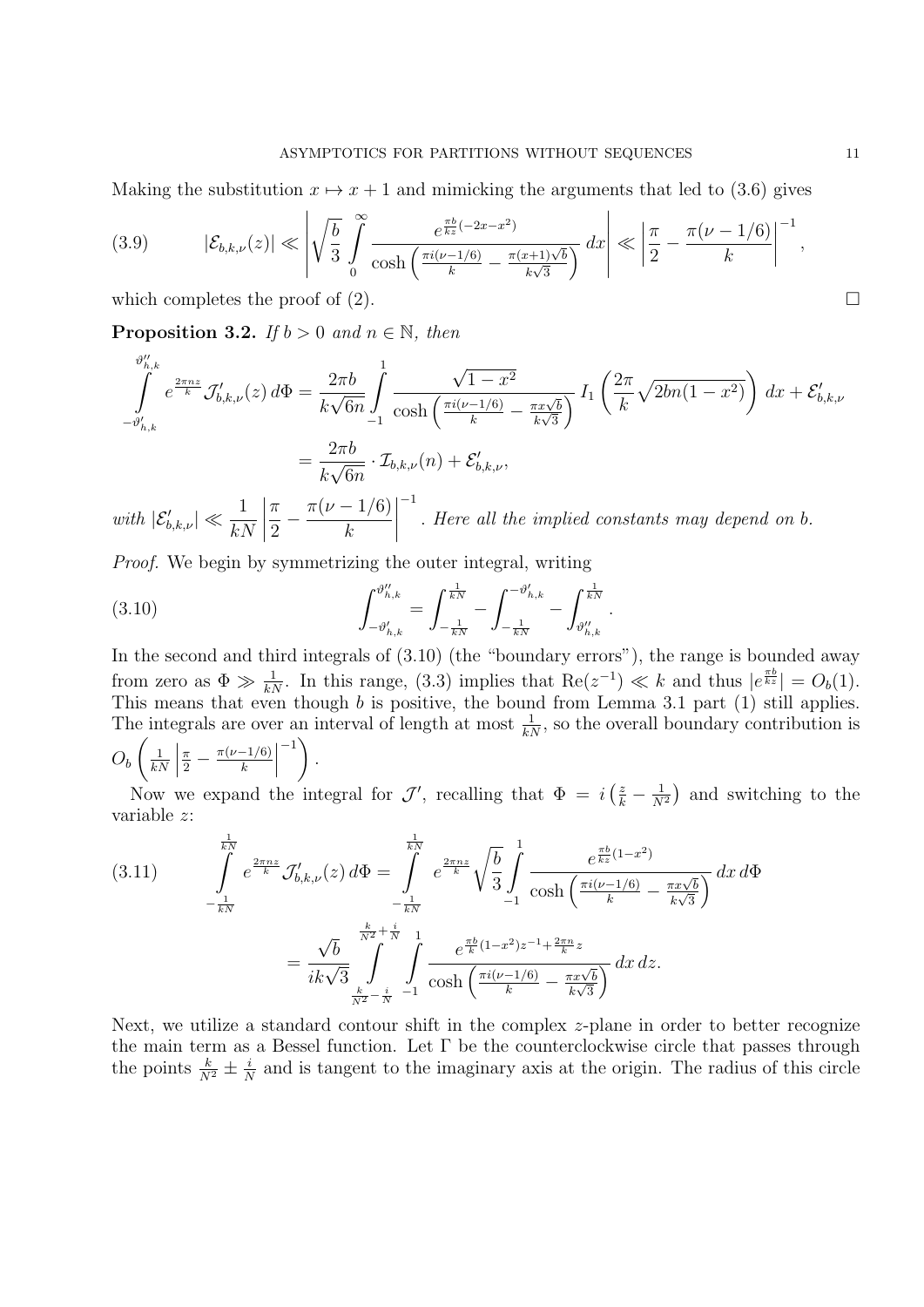is  $c = \frac{1}{2}(\frac{k}{N^2} + \frac{1}{k})$ , and if  $z = u + iv$ , then the circle's equation is  $u^2 + v^2 = 2cu$ . This implies that  $\text{Re}(z^{-1}) = \frac{u}{u^2+v^2} = \frac{1}{2c} < k$  for all nonzero points of  $\Gamma$ .

In (3.11), the integrand's only pole in the z-variable is at  $z = 0$ , and thus Cauchy's theorem allows us to shift the original straight-line path to  $\Gamma_2$ , which is the portion of  $\Gamma$  that is to the right of Re(z) =  $\frac{k}{N^2}$ . Let  $\Gamma_1$  denote the arc of  $\Gamma$  to the left of this line. Along  $\Gamma_1$ , both z and  $z^{-1}$  have bounded real parts, and the numerator of the integrand is  $O_b(1)$ . Therefore (3.4) and (3.5) imply that

$$
\frac{\sqrt{b}}{k\sqrt{3}} \left| \int_{\Gamma_1} \int_{-1}^1 \frac{e^{\frac{\pi b}{k}(1-x^2)z^{-1} + \frac{2\pi n}{k}z}}{\cosh\left(\frac{\pi i(\nu-1/6)}{k} - \frac{\pi x\sqrt{b}}{k\sqrt{3}}\right)} dx dz \right|
$$
  
\$\ll \frac{1}{k} \int\_{\Gamma\_1} \int\_{-1}^1 \left| \frac{\pi}{2} - \frac{\pi(\nu-1/6)}{k} \right|^{-1} dx dz \ll \frac{1}{kN} \left| \frac{\pi}{2} - \frac{\pi(\nu-1/6)}{k} \right|^{-1}\$.

Excluding the error terms, we have now replaced the integral of  $\mathcal{J}'$  by

$$
\frac{\sqrt{b}}{ik\sqrt{3}} \int_{\Gamma} \int_{-1}^{1} \frac{e^{\frac{\pi b}{k}(1-x^2)z^{-1} + \frac{2\pi n}{k}z}}{\cosh\left(\frac{\pi i(\nu-1/6)}{k} - \frac{\pi x\sqrt{b}}{k\sqrt{3}}\right)} dx dz
$$
\n
$$
= \frac{\sqrt{b}}{ik\sqrt{3}} \int_{-1}^{1} \frac{1}{\cosh\left(\frac{\pi i(\nu-1/6)}{k} - \frac{\pi x\sqrt{b}}{k\sqrt{3}}\right)} \int_{\Gamma} e^{\frac{\pi b}{k}(1-x^2)z^{-1} + \frac{2\pi n}{k}z} dz dx.
$$

The change of variables  $Z = \frac{\pi b}{k} (1 - x^2) z^{-1}$  takes  $\Gamma$  to the vertical line  $\text{Re}(z) = \gamma = \frac{\pi b}{2ck} (1 - x^2) > 0$ and gives

$$
\frac{\pi b\sqrt{b}}{ik^2\sqrt{3}} \int_{-1}^1 \frac{(1-x^2)}{\cosh\left(\frac{\pi i(\nu-1/6)}{k} - \frac{\pi x\sqrt{b}}{k\sqrt{3}}\right)} \int_{\gamma-i\infty}^{\gamma+i\infty} Z^{-2} e^{Z + \frac{2\pi^2 nb}{k^2}(1-x^2)Z^{-1}} dZ \, dx.
$$

Finally, we obtain the claimed formula by applying the integral representation for the modified Bessel functions  $I_{\sigma}$  (here  $\sigma = \frac{2\pi^2 nb}{k^2}(1-x^2)$ ), namely

(3.12) 
$$
\frac{1}{2\pi i} \int_{\gamma - i\infty}^{\gamma + i\infty} t^{-r} e^{\sigma t^{-1} + t} dt = \sigma^{\frac{1-r}{2}} I_{r-1}(2\sqrt{\sigma}).
$$

 $\Box$ 

We next turn to the contribution of the non-holomorphic part.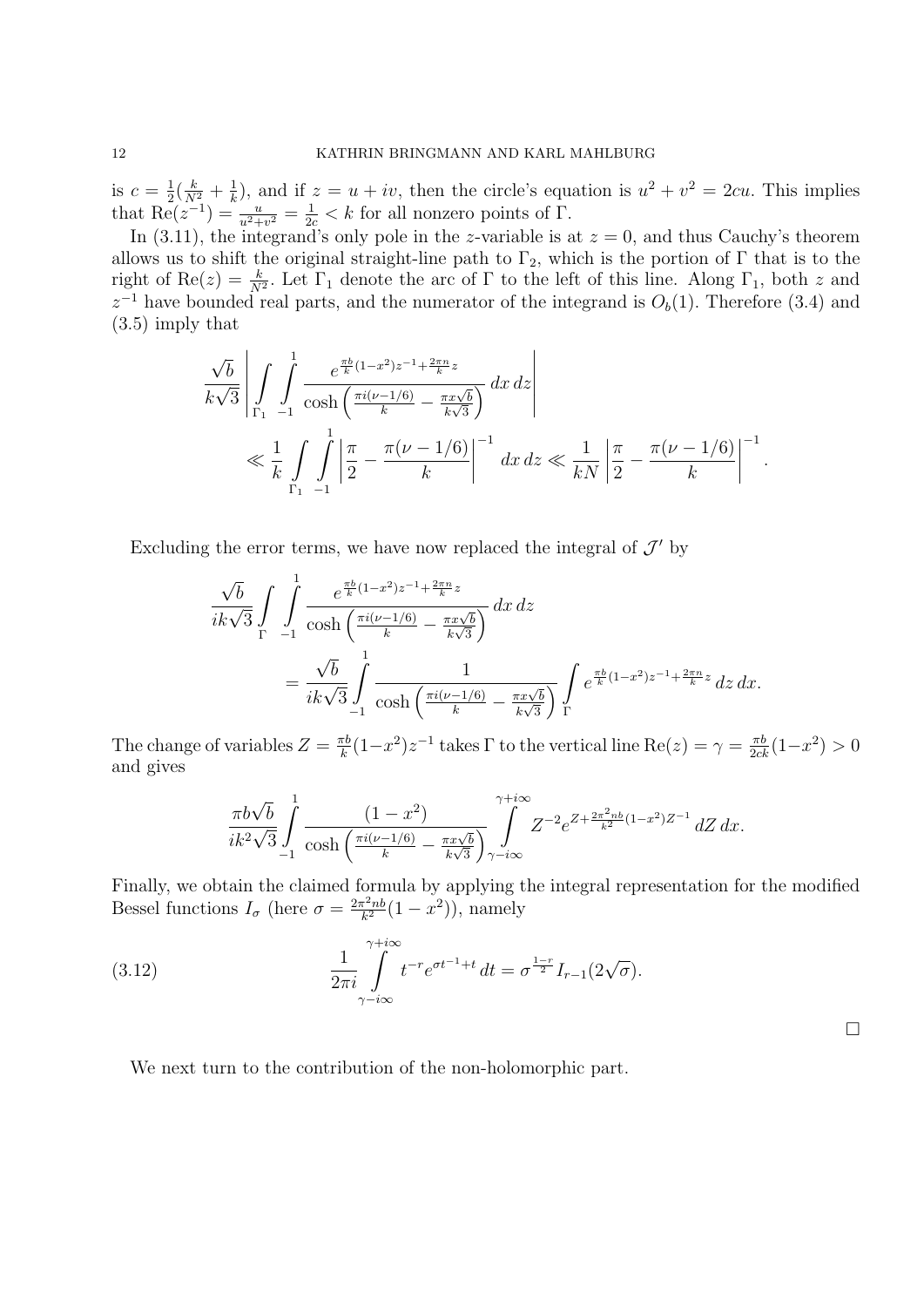**Proposition 3.3.** Assuming the notation above, we have for  $r > 0$  and as  $n \to \infty$ :

$$
\int_{-\vartheta'_{h,k}}^{\vartheta''_{h,k}} e^{\frac{2\pi}{k} \left(nz + \frac{r}{z}\right)} d\Phi = \frac{2\pi\sqrt{r}}{k\sqrt{n}} I_1\left(\frac{4\pi}{k}\sqrt{nr}\right) + O\left(\frac{1}{Nk}\right).
$$

Proof sketch. The proof follows as in the work of Rademacher and Zuckerman [21, 20]; their setup was also used in the preceding proof of Proposition 3.2. Note that the integral in this result comes from the holomorphic part of the harmonic Maass form and has the same shape as in the case of classical modular forms. We skip the details proof here as it is essentially a known result, and is significantly easier than the above proof of Proposition 3.2 due to the absence of the  $\nu$ -parameter and the  $\mathcal{J}'$  function.  $\Box$ 

#### 4. The circle method and the proof of Theorem 1.1

4.1. **Set up.** To prove Theorem 1.1, we use the Hardy-Ramanujan method. By Cauchy's Theorem we have for  $n > 0$ 

$$
p_2(n) = \frac{1}{2\pi i} \int\limits_C \frac{G_2(q)}{q^{n+1}} dq,
$$

where  $C$  is an arbitrary path inside the unit circle that loops around  $0$  in the counterclockwise direction. We chose the circle with radius  $r = e^{-2\pi/N^2}$  with  $N := \lfloor n^{1/2} \rfloor$ , and use the parametrization  $q = e^{-2\pi/N^2 + 2\pi it}$  with  $0 \le t \le 1$ . This gives

$$
p_2(n) = \int_0^1 G_2 \left( e^{-\frac{2\pi}{N^2} + 2\pi it} \right) \cdot e^{\frac{2\pi n}{N^2} - 2\pi int} dt.
$$

We let  $h, k, \vartheta'_{h,k}, \vartheta''_{h,k}$  be defined as in Section 3.

We decompose the path of integration into paths along the Farey arcs  $-\vartheta'_{h,k} \leq \Phi \leq \vartheta''_{h,k}$ , where  $\Phi = t - \frac{h}{k}$ . Thus

$$
(4.1) \t p_2(n) = \sum_{\substack{0 \le h < k \le N \\ (h,k)=1}} e^{-\frac{2\pi i h n}{k}} \int_{-\vartheta'_{h,k}}^{\vartheta''_{h,k}} G_2\left(e^{\frac{2\pi i}{k}(h+iz)}\right) \cdot e^{\frac{2\pi n z}{k}} d\Phi
$$
  

$$
= \sum_{\substack{0 \le h < k \le N \\ (h,k)=1}} e^{-\frac{2\pi i h n}{k}} \int_{-\vartheta'_{h,k}}^{\vartheta''_{h,k}} \left[ g_1\left(e^{\frac{2\pi i}{k}(h+iz)}\right) + g_2\left(e^{\frac{2\pi i}{k}(h+iz)}\right) \right] \cdot e^{\frac{2\pi n z}{k}} d\Phi,
$$

where  $z = k(N^{-2} - i\Phi)$  as before.

For notational convenience we group the terms based on the divisibility properties of  $k$ , writing

$$
p_2(n) = \sum_6 + \sum_3 + \sum_2 + \sum_1,
$$

where  $\sum_{d}$  denotes the sum over all terms  $0 \leq h \leq k \leq N$  with  $(h, k) = 1$  and  $(6, k) = d$ .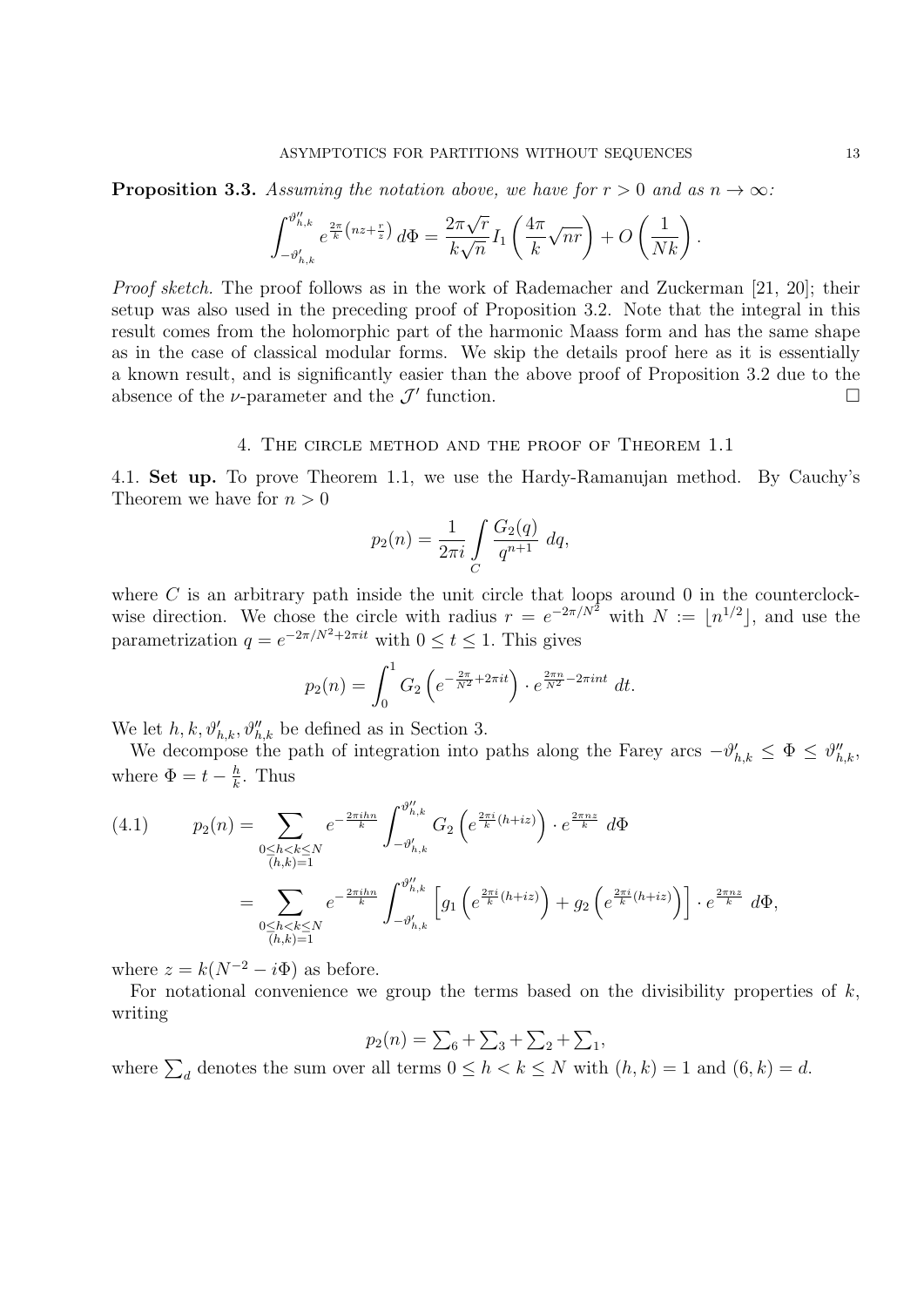4.2. **Estimation of**  $\sum_{6}$ . Our strategy for estimating  $\sum_{6}$ , as well as the other sums, is inspired by the classical circle method, where the asymptotic contributions are largely determined by the leading powers of  $q_1$ . Specifically, since  $|q_1| = e^{-\frac{2\pi}{k} \text{Re}(z^{-1})}$  and we are considering  $z \to 0$ , positive exponents will be absorbed into the global error. In contrast, negative exponents will lead to principal part integrals or Bessel functions depending on whether or not the term involves a Mordell integral (using Proposition 3.3 and Lemma 3.1, respectively).

Combining the transformations  $(2.3)$ ,  $(2.7)$ , and  $(2.10)$ , we have

(4.2) 
$$
\sum_{6} = S_{61} + S_{62} + S_{63}
$$
\n
$$
:= \sum_{h,k} \frac{\omega_{h,k} \omega_{h,\frac{k}{2}} \omega_{h,\frac{k}{3}} (-1)^{\frac{k}{2}+1}}{\omega_{h,\frac{k}{6}}} e^{\frac{\pi i h'}{2} (1-\frac{3k}{2}) - \frac{2\pi i h n}{k}} \int_{-\vartheta'_{h,k}}^{\vartheta''_{h,k}} e^{\frac{2\pi n z}{k}} g_1(q_1) d\Phi
$$
\n
$$
+ \sum_{h,k} \frac{\omega_{h,k} \omega_{h,\frac{k}{2}} \omega_{h,\frac{k}{6}}}{\omega_{h,\frac{k}{3}}^3} e^{-\frac{2\pi i h n}{k}} \int_{-\vartheta'_{h,k}}^{\vartheta''_{h,k}} e^{\frac{2\pi n z}{k}} \cdot g_2(q_1) d\Phi
$$
\n
$$
+ \frac{1}{2} \sum_{h,k} \frac{\omega_{h,k} \omega_{h,\frac{k}{2}} \omega_{h,\frac{k}{2}} \omega_{h,\frac{k}{3}}}{k \omega_{h,\frac{k}{6}}} e^{-\frac{2\pi i h n}{k}}
$$
\n
$$
\times \int_{\substack{\vartheta''_{h,k} \\ \vartheta''_{h,k}}}^{\vartheta''_{h,k}} e^{\frac{2\pi n z}{k}} z e^{-\frac{\pi}{12kz}} \xi(q_1) I_{k,\nu}(z) d\Phi.
$$

Throughout the remainder of the paper, we write  $\Sigma$  $h,k$ as a shorthand for the summation condi-

tions in  $(4.1)$ .

We now estimate each of the  $S_{6i}$  and show that they are part of the error term. Using the trivial bound for all of the roots of unity we obtain the estimate

(4.3) 
$$
|S_{61}| \leq \sum_{\substack{h,k \ b(k-\vartheta'_{h,k})}} \int_{6|k-\vartheta'_{h,k}}^{\vartheta''_{h,k}} \left| e^{\frac{2\pi nz}{k}} \right| \cdot |g_1(q_1)| \ d\Phi = \sum_{\substack{h,k \ b(k-\vartheta'_{h,k})}} \int_{6|k-\vartheta'_{h,k}}^{\vartheta''_{h,k}} e^{\frac{2\pi n}{N^2}} \cdot |g_1(q_1)| \ d\Phi.
$$

Furthermore, (3.3) implies that  $g_1(q_1)$  is uniformly bounded over the outer sum. Therefore, by  $(4.3)$  we have

(4.4) 
$$
|S_{61}| \ll \sum_{\substack{h,k \ \ 6|k}} \frac{e^{\frac{2\pi n}{N^2}}}{kN} \ll e^{2\pi n/N^2} = O(1).
$$

The same arguments also imply that  $|S_{62}| = O(1)$ .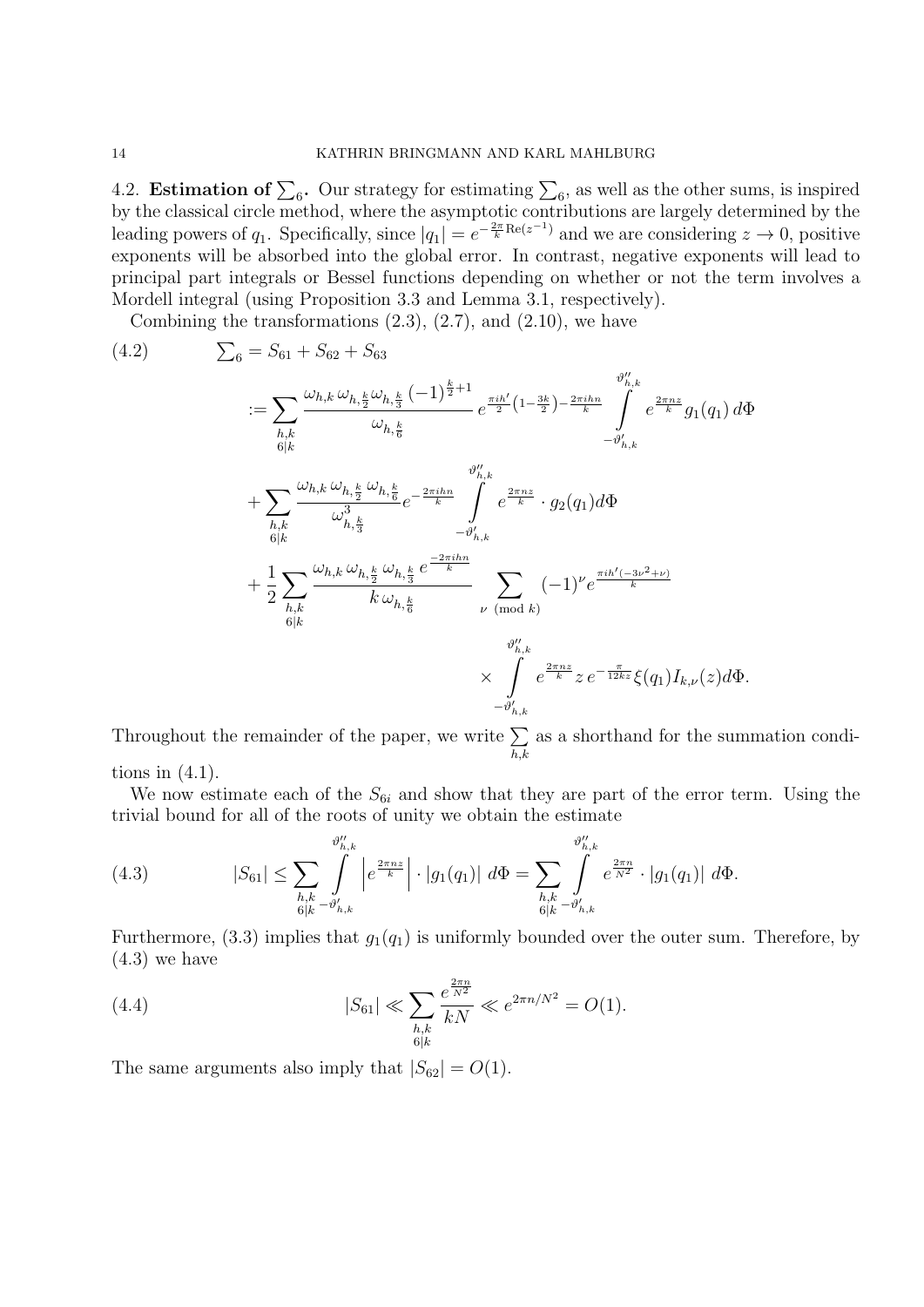This leaves  $S_{63}$ , which is complicated by the presence of the error integral  $I_{k,\nu}(z)$  within the integrand. Again we use that in the domain of integration  $\xi$  is uniformly bounded. We have

$$
|S_{63}| \leq \sum_{\substack{h,k \ b(k)}} \frac{1}{2k} \sum_{\substack{\nu \pmod{k}} \bigsqcup_{-\vartheta'_{h,k} \ \vartheta''_{h,k} \\ \theta|k}} \int_{-\vartheta'_{h,k}}^{\vartheta''_{h,k}} \left| e^{\frac{2\pi n z}{k}} \right| \cdot |\xi(q_1)| \cdot \left| z e^{-\frac{\pi}{12kz}} I_{k,\nu}(z) \right| d\Phi
$$
  

$$
\ll e^{2\pi n/N^2} \sum_{\substack{h,k \ b|k}} \frac{1}{k} \sum_{\nu=1}^k \int_{-\vartheta'_{h,k}}^{\vartheta''_{h,k}} \left| \mathcal{J}_{-\frac{1}{12},k,\nu}(z) \right| d\Phi.
$$

Lemma 3.1 implies that

(4.5) 
$$
|S_{63}| \ll e^{2\pi n/N^2} \sum_{\substack{h,k \ k \in \mathbb{Z}}} \frac{1}{k} \sum_{\nu=1}^k \int_{-\vartheta'_{h,k}}^{\vartheta''_{h,k}} \left| \frac{\pi}{2} - \frac{\pi(\nu - 1/6)}{k} \right|^{-1} d\Phi
$$
  

$$
\ll \sum_{\substack{h,k \ k \in \mathbb{N}}} \frac{1}{k^2 N} \sum_{\nu=1}^k \left| \frac{\pi}{2} - \frac{\pi(\nu - 1/6)}{k} \right|^{-1} d\Phi
$$
  

$$
\ll \sum_{\substack{h,k \ k \in \mathbb{N}}} \frac{1}{kN} \cdot \log k = O(\log N).
$$

Overall, we have proven that  $|\sum_6| = O(\log N)$ .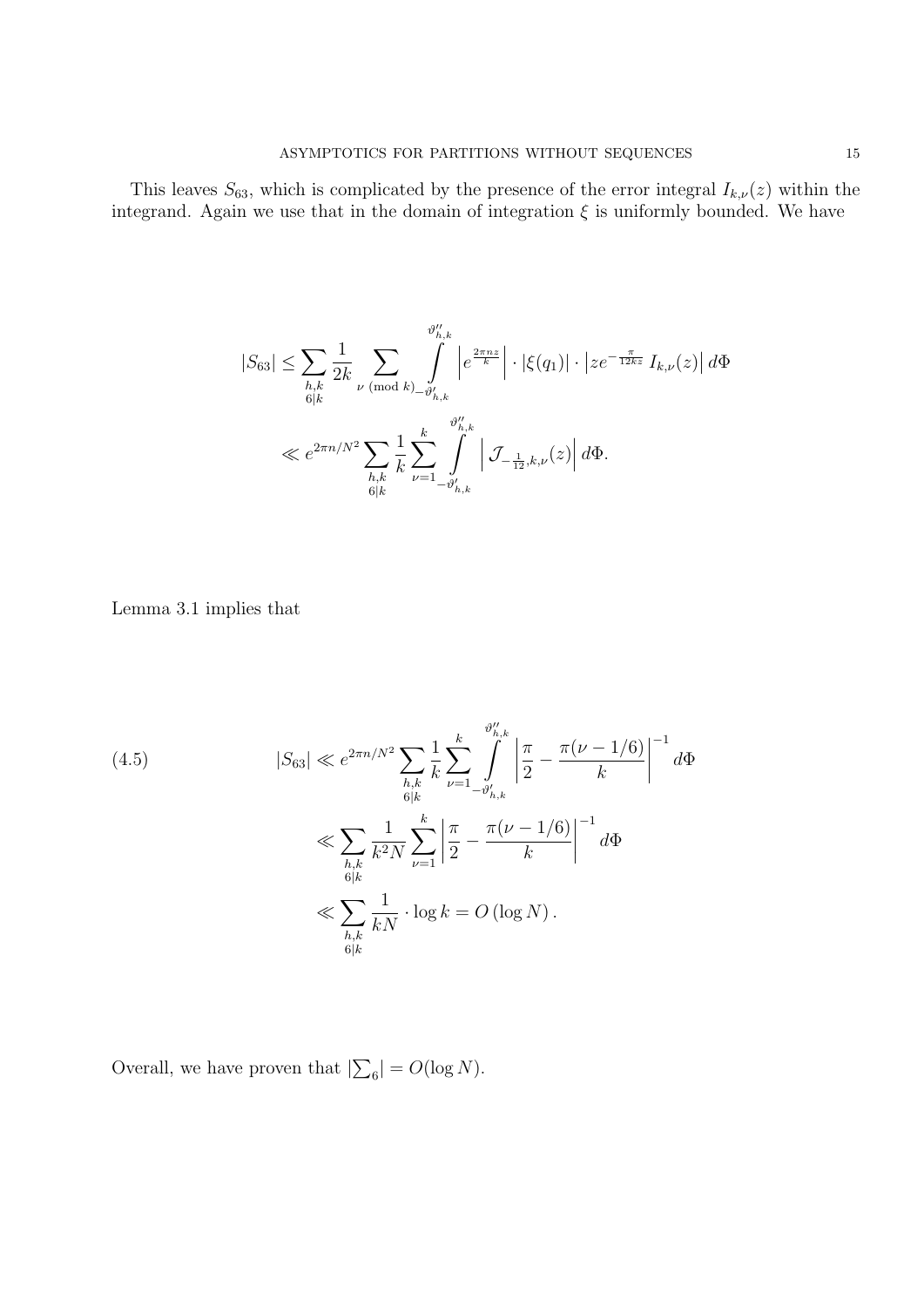4.3. **Estimation of**  $\sum_2$ . By (2.4), (2.7), and (2.11), we have

$$
\sum_{2} = S_{21} + S_{22} + S_{23}
$$
\n
$$
:= \frac{1}{4} \sum_{h,k} \frac{\omega_{h,k} \omega_{h,\frac{k}{2}} \omega_{3h,k} (-1)^{\frac{k}{2}+1}}{\omega_{3h,\frac{k}{2}}} e^{\frac{\pi i h'}{2}(1-\frac{3k}{2})-\frac{2\pi i h n}{k}} \int_{-\theta'_{h,k}}^{\theta'_{h,k}} e^{\frac{2\pi n z}{k}+\frac{2\pi}{9kz}} \frac{P(q_1^2) P(q_1^{1/3}) f(q_1)}{P(q_1^{2/3})} d\Phi
$$
\n
$$
+ \frac{1}{4} \sum_{h,k} \frac{\omega_{h,k} \omega_{h,\frac{k}{2}} \omega_{3h,\frac{k}{2}}}{\omega_{3h,k}^3} e^{-\frac{2\pi i h n}{k}} \int_{-\theta'_{h,k}}^{\theta''_{h,k}} e^{\frac{2\pi n z}{k}+\frac{2\pi}{9kz}} \frac{P(q_1) P(q_1^2) P(q_1^{2/3})}{P^3 (q_1^{1/3})} d\Phi
$$
\n
$$
+ \sum_{h,k} \frac{\omega_{h,k} \omega_{h,\frac{k}{2}} \omega_{3h,k}}{2k \omega_{3h,\frac{k}{2}}} e^{\frac{-2\pi i h n}{k}} \sum_{\nu \pmod{k}} (-1)^{\nu} e^{\frac{\pi i h'(-3\nu^2+\nu)}{k}}
$$
\n
$$
\times \int_{-\theta'_{h,k}}^{\theta''_{h,k}} e^{\frac{2\pi n z}{k}} z e^{\frac{5\pi}{36kz}} \frac{P(q_1^2) P(q_1^{1/3})}{P(q_1^{2/3})} I_{k,\nu}(z) d\Phi.
$$

Although  $S_{21}$  and  $S_{22}$  both have  $e^{\pi/kz}$  to the positive exponent 2/9 (and thus would individually make a nontrivial asymptotic contribution according to Lemma 3.1), we now show that the leading term cancels for all h and k in  $S_{21} + S_{22}$ , leaving only negative exponents (which lie in the asymptotic error term).

For odd h, we use the explicit Dedekind sum evaluation [2]

(4.6) 
$$
\omega_{h,k} = \left(\frac{-k}{h}\right) \exp\left(-\pi i \left(\frac{1}{4}(2-hk-h) + \frac{1}{12}(k-k^{-1})(2h-h'+h^2h')\right)\right).
$$

Recalling that at the beginning of Section 2 we chose  $h'$  so that  $3|h'$ , it is not hard to see that

(4.7) 
$$
\frac{\omega_{h,k} \omega_{h,\frac{k}{2}} \omega_{3h,k} (-1)^{\frac{k}{2}+1}}{\omega_{3h,\frac{k}{2}}} \cdot e^{\frac{\pi i h'}{2}(1-\frac{3k}{2})} = -\frac{\omega_{h,k} \omega_{h,\frac{k}{2}} \omega_{3h,\frac{k}{2}}}{\omega_{3h,k}^3}.
$$

Indeed (4.7) is equivalent to the identity

$$
\frac{\omega_{3h,k}^4}{\omega_{3h,\frac{k}{2}}^2} = (-1)^{k/2} e^{\frac{\pi i h'}{2} \left(\frac{3k}{2} - 1\right)}.
$$

By inserting (4.6) we find that the left-hand side is

$$
\frac{\omega_{3h,k}^4}{\omega_{3h,\frac{k}{2}}^2} = \frac{\exp\left(-4\pi i \left(\frac{1}{4}(2-3hk-3h) + \frac{1}{12}\left(k-k^{-1}\right)\left(6h - h'/3 + 3h^2h'\right)\right)\right)}{\exp\left(-2\pi i \left(\frac{1}{4}(2-3hk/2-3h) + \frac{1}{12}\left(k/2 - 2k^{-1}\right)\left(6h - h'/3 + 3h^2h'\right)\right)\right)} = (-1)^{\frac{k}{2}+1}e^{\frac{\pi i h}{2}\left(\frac{k}{2}+3\right)}.
$$

Now (4.7) follows by using the fact that  $h \equiv -h' \pmod{4}$  and k is even.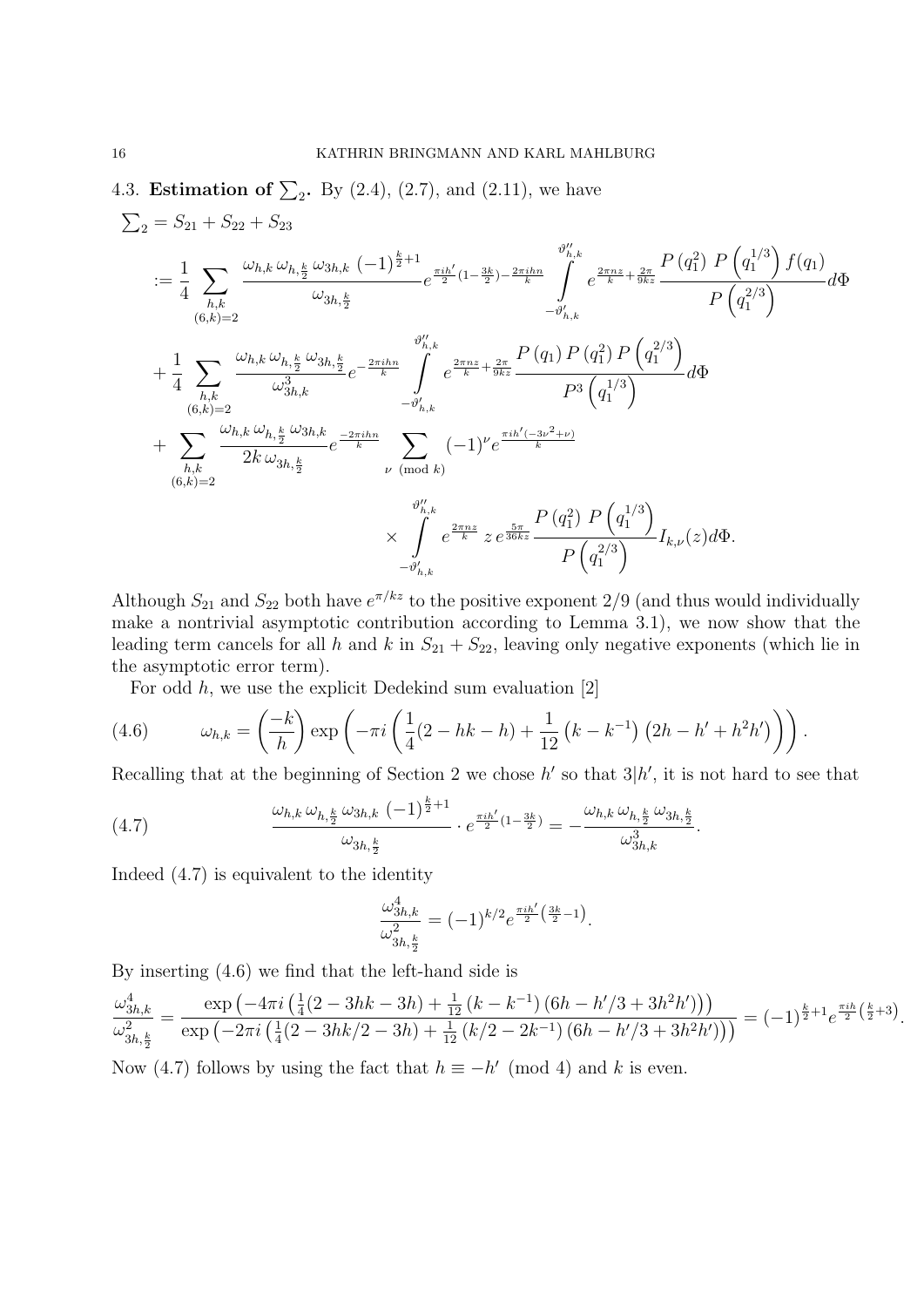Using  $(4.7)$ ,  $S_{21} + S_{22}$  simplifies to

(4.8) 
$$
S_{21} + S_{22} = \frac{1}{4} \sum_{h,k} \frac{\omega_{h,k} \omega_{h,\frac{k}{2}} \omega_{3h,\frac{k}{2}}}{\omega_{3h,k}^3} e^{-\frac{2\pi i h n}{k}} \int_{-\vartheta'_{h,k}}^{\vartheta''_{h,k}} e^{\frac{2\pi n z}{k}} e^{\frac{2\pi}{9kz}} P_2(q_1) d\Phi,
$$

where

(4.9) 
$$
P_2(q_1) := \frac{P(q_1) P(q_1^2) P(q_1^{2/3})}{P^3(q_1^{1/3})} - \frac{P(q_1^2) P(q_1^{1/3}) f(q_1)}{P(q_1^{2/3})} \in O\left(|q_1^{1/3}| \right).
$$

Since  $e^{\frac{2\pi}{9kz}} = O\left(\left|q_1^{-1/9}\right|\right)$ , the integrand in (4.8) is  $O\left(\left|q_1^{2/9}\right|\right)$  as a whole, and is thus uniformly bounded over the sum. In analogy with the bounds for  $S_{61}$  in Section 4.2, we can show that

$$
|S_{21} + S_{22}| = O(1).
$$

For the term  $S_{23}$ , we identify the portion that contributes exponential growth to the asymptotic expansion. Write

 $(S_{23} = S_{23}^e + S_{23}^{\prime})$  $:= \sum$  $h,k$  $(6,k)=2$  $\omega_{h,k}\,\omega_{h,\frac{k}{2}}\,\omega_{3h,k}$  $2k\,\omega_{3h,\frac{k}{2}}$  $e^{\frac{-2\pi i h n}{k}}$  $\nu \pmod{k}$  $(-1)^{\nu} e^{\frac{\pi i h'(-3\nu^2+\nu)}{k}}$  $\int_{h,k}^{\theta''_{h,k}}$  $-\vartheta'_{\scriptscriptstyle 1}$  $h,k$  $e^{\frac{2\pi nz}{k}}$  z  $e^{\frac{5\pi}{36kz}}$ ×  $\sqrt{2}$  $\sqrt{2}$  $P(q_1^2) P(q_1^{1/3})$  $\frac{1}{P(q_1^{2/3})} - 1$  $\setminus$  $\int I_{k,\nu}(z)d\Phi$  $+$   $\Sigma$  $h,k$ <br>(6,k)=2  $\omega_{h,k}\,\omega_{h,\frac{k}{2}}\,\omega_{3h,k}$  $2k\,\omega_{3h,\frac{k}{2}}$  $e^{\frac{-2\pi i h n}{k}}$  $\nu \pmod{k}$  $(-1)^{\nu} e^{\frac{\pi i h'(-3\nu^2+\nu)}{k}}$  $\int_{h,k}^{\theta''_{h,k}}$  $-\vartheta_{h,k}'$  $e^{\frac{2\pi nz}{k}} \, z\, e^{\frac{5\pi}{36 kz}} I_{k,\nu}(z) d\Phi.$ 

Excluding the terms z and  $I_{k,\nu}$ , the remaining portion of the integrand in  $S_{23}^e$  is  $O\left(\left|q_1^{19/72}\right|$  $\big),$ and thus the integrand as a whole has magnitude bounded by  $|\mathcal{J}_{-\frac{19}{36},k,\nu}(z)|$ . As in (4.5), Lemma 3.1 part (1) implies that  $|S_{23}^e| = O(\log N)$ .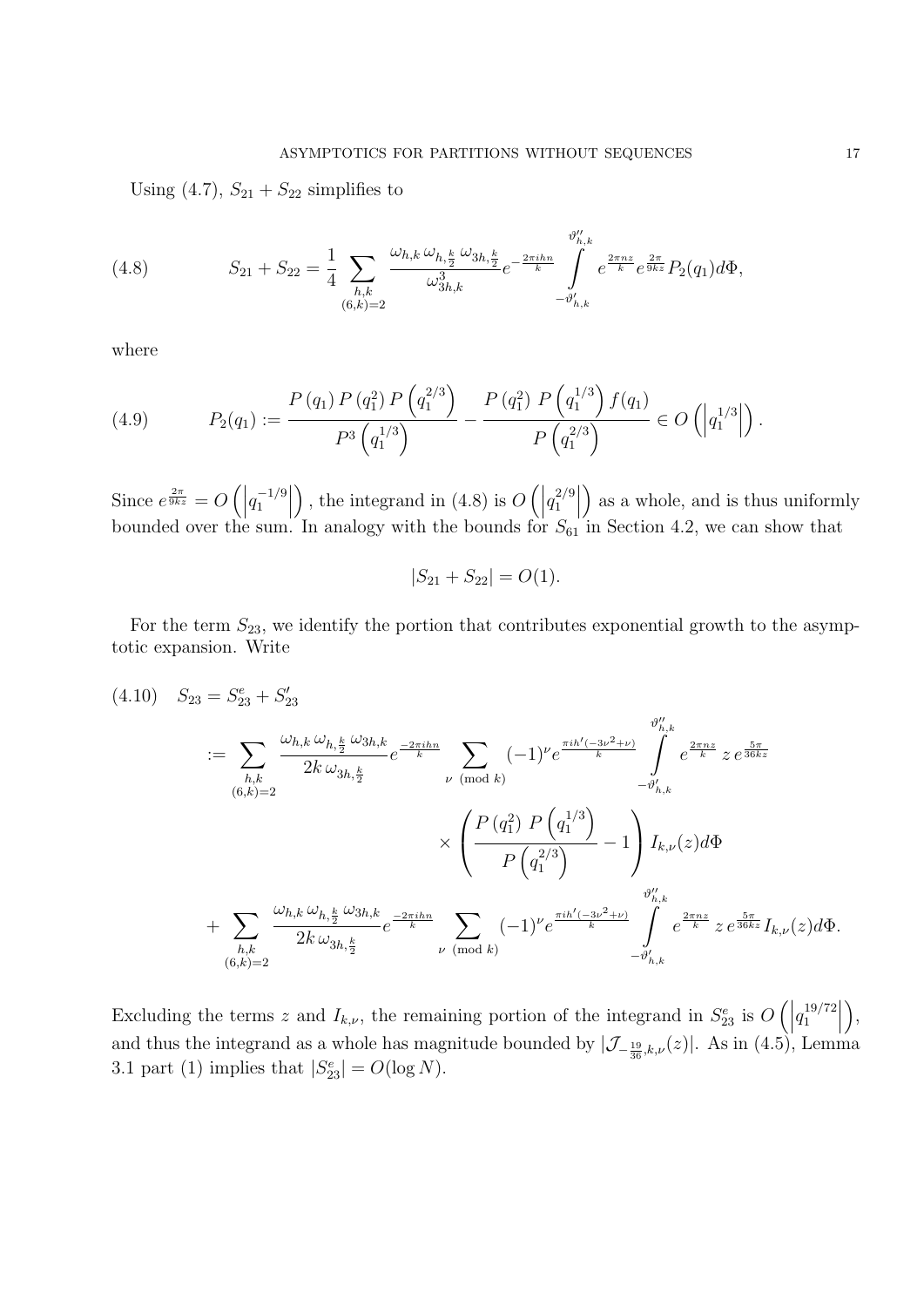For  $S'_{23}$ , we apply Lemma 3.1 part (2) and the bounds of Section 4.2 to obtain (4.11)

$$
S'_{23} = \sum_{h,k} \frac{\omega_{h,k} \omega_{h,\frac{k}{2}} \omega_{3h,k}}{2k \omega_{3h,\frac{k}{2}}} e^{\frac{-2\pi i h n}{k}} \sum_{\nu \pmod{k}} (-1)^{\nu} e^{\frac{\pi i h'(-3\nu^{2}+\nu)}{k}} \int_{-\vartheta'_{h,k}}^{\vartheta''_{h,k}} e^{\frac{2\pi n z}{k}} \mathcal{J}_{\frac{5}{36},k,\nu}(z) d\Phi
$$
  

$$
= \sum_{h,k} \frac{\omega_{h,k} \omega_{h,\frac{k}{2}} \omega_{3h,k}}{2k \omega_{3h,\frac{k}{2}}} e^{\frac{-2\pi i h n}{k}} \sum_{\nu \pmod{k}} (-1)^{\nu} e^{\frac{\pi i h'(-3\nu^{2}+\nu)}{k}} \int_{-\vartheta'_{h,k}}^{\vartheta''_{h,k}} e^{\frac{2\pi n z}{k}} \mathcal{J}'_{\frac{5}{36},k,\nu}(z) d\Phi + O(\log N).
$$

Proposition 3.2 and the bounds from Section 4.2 give an asymptotic expansion for  $S'_{23}$  in Bessel functions,

$$
(4.12) \quad S_{23} = \frac{5\pi}{36\sqrt{6n}} \sum_{h,k} \frac{\omega_{h,k} \omega_{h,\frac{k}{2}} \omega_{3h,k}}{k^2 \omega_{3h,\frac{k}{2}}} e^{\frac{-2\pi i h n}{k}} \sum_{\nu \pmod{k}} (-1)^{\nu} e^{\frac{\pi i h'(-3\nu^2 + \nu)}{k}}
$$

$$
\times \int_{-1}^{1} \frac{\sqrt{1 - x^2}}{\cosh\left(\frac{\pi i (\nu - 1/6)}{k} - \frac{\pi x \sqrt{5}}{6k\sqrt{3}}\right)} I_1\left(\frac{\pi \sqrt{10}}{3k} \sqrt{n(1 - x^2)}\right) dx + O(\log N).
$$

4.4. **Estimation of**  $\Sigma_3$ . Once again, we combine the transformations (2.5), (2.9), and (2.12) to write

$$
\begin{split} &\sum_3 = S_{31} + S_{32} + S_{33} \\ &\qquad \qquad : = \frac{1}{2} \sum_{h,k} \frac{\omega_{h,k} \,\omega_{2h,k} \,\omega_{h,\frac{k}{3}} \,\, (-1)^{\frac{1}{2}(k-1)}}{\omega_{2h,\frac{k}{3}}} e^{\frac{3\pi i h'}{4k} - \frac{2\pi i h n}{k}} \int_{-\vartheta_{h,k}'}^{\vartheta_{h,k}'} e^{\frac{2\pi n z}{k}} e^{-\frac{\pi}{2kz}} \frac{P\left(q_1^{1/2}\right) \, P\left(q_1^3\right) \omega \left(q_1^{1/2}\right)}{P\left(q_1^{3/2}\right)} d\Phi \\&+ \frac{3}{2} \sum_{\substack{h,k \\ (6,k)=3}} \frac{\omega_{h,k} \,\omega_{2h,k} \,\omega_{2h,\frac{k}{3}}}{\omega_{h,\frac{k}{3}}^3} e^{-\frac{2\pi i h n}{k}} \int_{-\vartheta_{h,k}'}^{\vartheta_{h,k}'} e^{\frac{2\pi n z}{k}} e^{-\frac{\pi}{2kz}} \frac{P\left(q_1\right) \, P\left(q_1^{1/2}\right) \, P\left(q_1^{3/2}\right)}{P^3\left(q_1^3\right)} d\Phi \\&+ \sum_{\substack{h,k \\ (6,k)=3}} \frac{\omega_{h,k} \,\omega_{2h,k} \,\omega_{h,\frac{k}{3}}}{2k \,\omega_{2h,\frac{k}{3}}} e^{\frac{-2\pi i h n}{k}} \sum_{\nu \pmod{k}} (-1)^{\nu} e^{\frac{\pi i h'(-3\nu^2 - \nu)}{k}} \\&\times \int_{-\vartheta_{h,k}'}^{\vartheta_{h,k}''} z e^{\frac{2\pi n z}{k} + \frac{\pi}{6kz}} \frac{P\left(q_1^{1/2}\right) \, P\left(q_1^3\right)}{P\left(q_1^{3/2}\right)} I_{k,\nu}(z) d\Phi. \end{split}
$$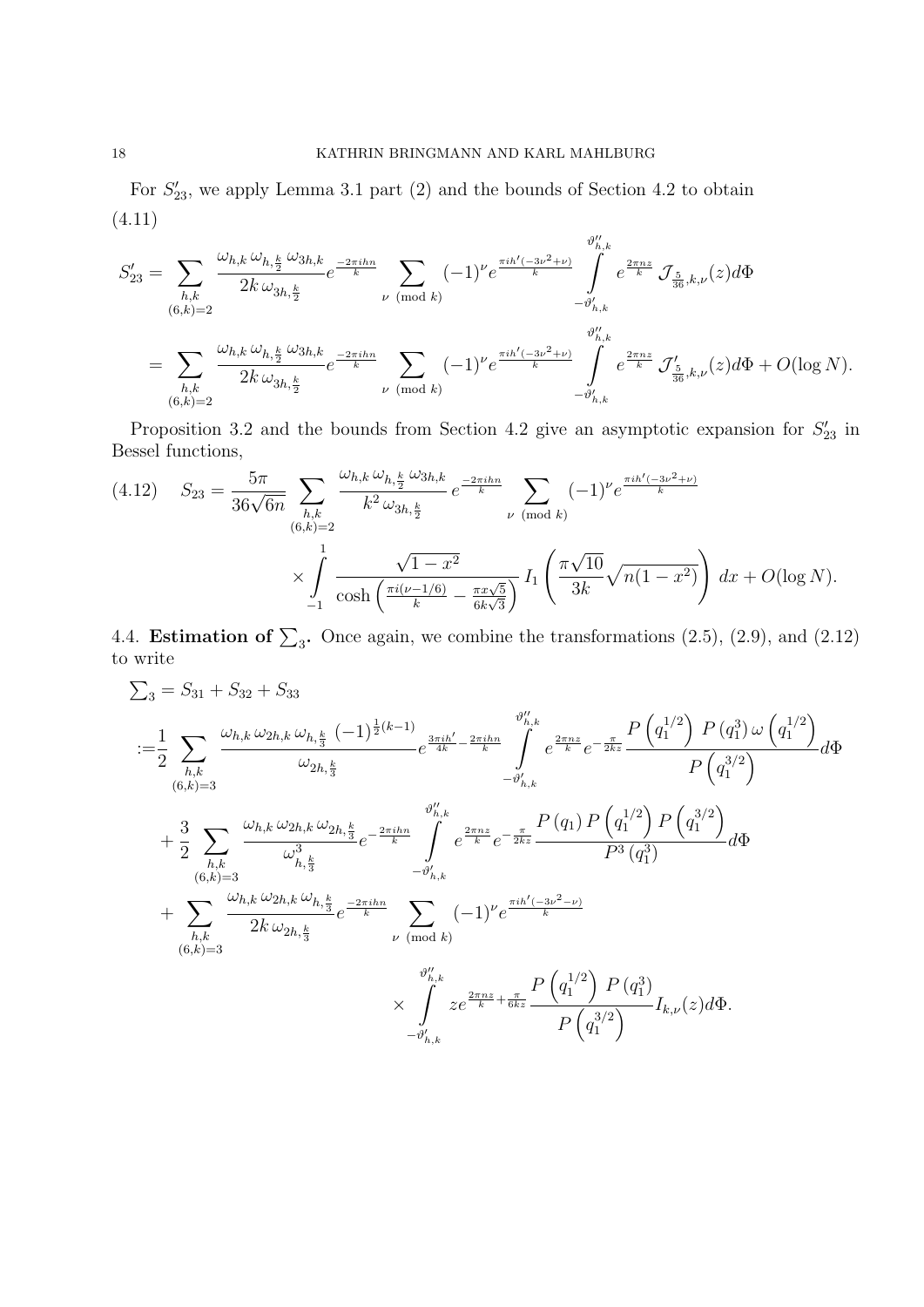Following Section 4.2, both  $S_{31}$  and  $S_{32}$  are both  $O(1)$ .

For  $S_{33}$ , we imitate (4.10), (4.11), and (4.12), using Lemma 3.1 and Proposition 3.2 to find the asymptotic expansion

(4.13)

$$
S_{33} = \sum_{\substack{h,k \ (6,k)=3}} \frac{\omega_{h,k} \omega_{2h,k} \omega_{h,\frac{k}{3}}}{2k \omega_{2h,\frac{k}{3}}} e^{\frac{-2\pi i h n}{k}} \sum_{\nu \pmod{k}} (-1)^{\nu} e^{\frac{\pi i h'(-3\nu^{2}-\nu)}{k}} \int_{-\vartheta'_{h,k}}^{\vartheta''_{h,k}} e^{\frac{2\pi n z}{k}} \mathcal{I}'_{\frac{1}{6},k,\nu}(z) d\Phi + O(\log N)
$$
  

$$
= \frac{\pi}{6\sqrt{6n}} \sum_{\substack{h,k \ (6,k)=3}} \frac{\omega_{h,k} \omega_{2h,k} \omega_{h,\frac{k}{3}}}{k^{2} \omega_{2h,\frac{k}{3}}} e^{\frac{-2\pi i h n}{k}} \sum_{\nu \pmod{k}} (-1)^{\nu} e^{\frac{\pi i h'(-3\nu^{2}-\nu)}{k}}
$$
  

$$
\times \int_{-1}^{1} \frac{\sqrt{1-x^{2}}}{\cosh\left(\frac{\pi i(\nu-1/6)}{k}-\frac{\pi x}{3\sqrt{2}k}\right)} I_{1}\left(\frac{2\pi}{k\sqrt{3}}\sqrt{n(1-x^{2})}\right) dx + O(\log N).
$$

4.5. **Estimation of**  $\sum_1$ . Finally, (2.6), (2.9), and (2.13) give  $\sum_1 = S_{11} + S_{12} + S_{13}$ 

$$
:=\frac{1}{2}\sum_{h,k}\frac{\omega_{h,k}\,\omega_{2h,k}\,\omega_{3h,k}(-1)^{\frac{1}{2}(k-1)}}{\omega_{6h,k}}\cdot e^{\frac{3\pi i h'}{4k}-\frac{2\pi i h n}{k}}\int_{-\vartheta'_{h,k}}^{\vartheta''_{h,k}}e^{\frac{2\pi n z}{k}}e^{-\frac{11\pi}{18kz}}\frac{P\left(q_1^{\frac{1}{2}}\right)\,P\left(q_1^{1/3}\right)\,\omega\left(q_1^{1/2}\right)}{P\left(q_1^{1/6}\right)}d\Phi
$$
  
+
$$
\frac{1}{2}\sum_{h,k}\frac{\omega_{h,k}\,\omega_{2h,k}\,\omega_{6h,k}}{\omega_{3h,k}^3}e^{-\frac{2\pi i h n}{k}}\int_{-\vartheta'_{h,k}}^{\vartheta''_{h,k}}e^{\frac{2\pi n z}{k}}e^{\frac{\pi}{18kz}}\frac{P\left(q_1\right)\,P\left(q_1^{1/2}\right)\,P\left(q_1^{1/6}\right)}{P^3\left(q_1^{1/3}\right)}d\Phi
$$
  
+
$$
\sum_{h,k}\frac{\omega_{h,k}\,\omega_{2h,k}\,\omega_{3h,k}}{2k\,\omega_{6h,k}}e^{\frac{-2\pi i h n}{k}}\sum_{\nu\pmod{k}}(-1)^{\nu}e^{\frac{\pi i h'(-3\nu^2-\nu)}{k}}
$$
  

$$
\times\int_{-\vartheta'_{h,k}}^{\vartheta''_{h,k}}e^{\frac{2\pi n z}{k}z\,e^{\frac{\pi}{18kz}}}\frac{P\left(q_1^{1/2}\right)\,P\left(q_1^{1/3}\right)}{P\left(q_1^{1/6}\right)}I_{k,\nu}(z)d\Phi.
$$

The previous arguments and Lemma 3.1 part (1) again imply that  $|S_{11}| = O(1)$ . For  $S_{12}$ , we isolate the main term by writing

$$
\frac{P(q_1) P(q_1^{1/2}) P(q_1^{1/6})}{P^3(q_1^{1/3})} = 1 + \left(\frac{P(q_1) P(q_1^{1/2}) P(q_1^{1/6})}{P^3(q_1^{1/3})} - 1\right).
$$

As in (4.9), the total contribution of the second summand to  $S_{12}$  is  $O(1)$ .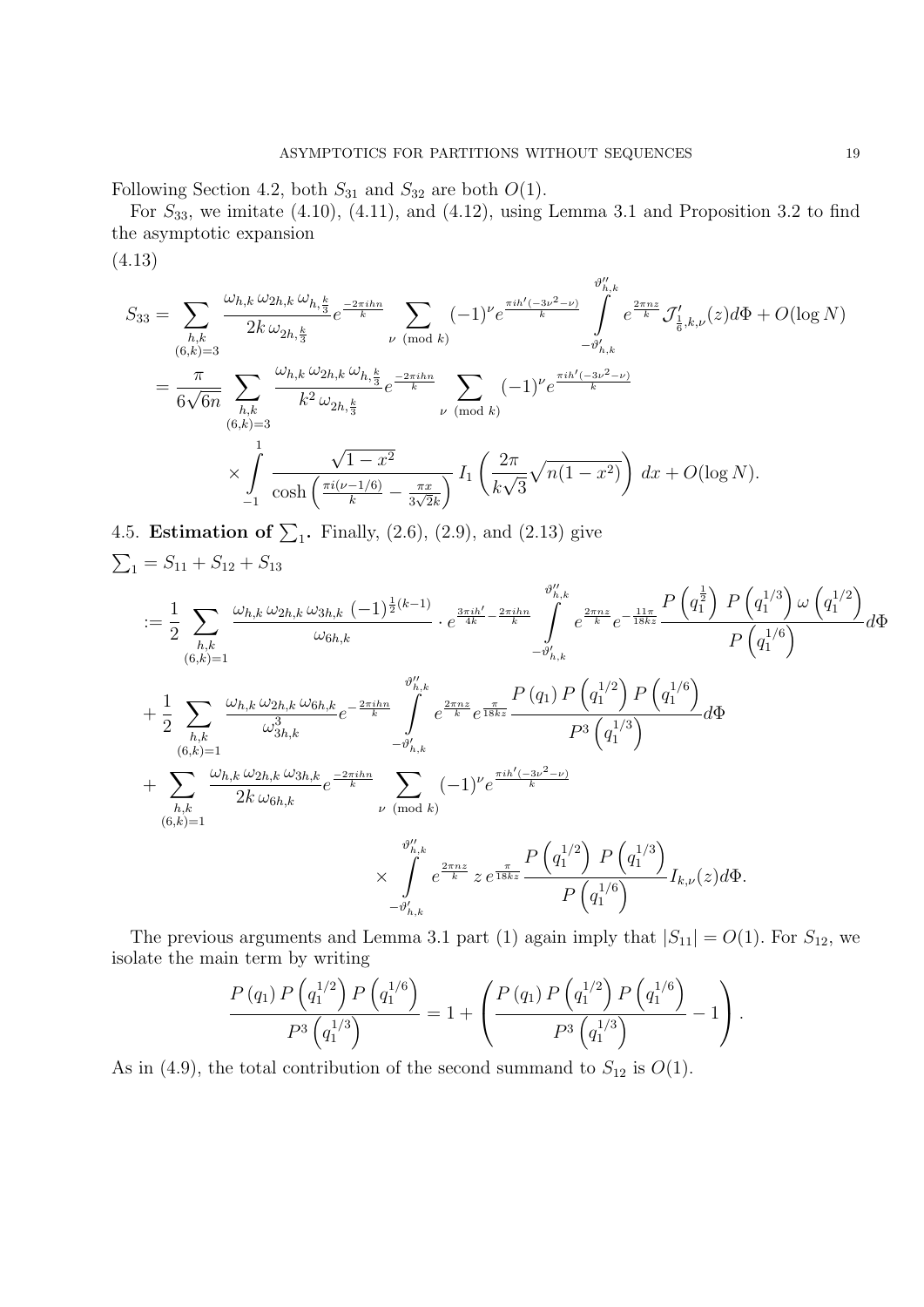Thus we are left with

$$
S_{12} = \frac{1}{2} \sum_{\substack{h,k \\ (6,k)=1}} \frac{\omega_{h,k} \omega_{2h,k} \omega_{6h,k}}{\omega_{3h,k}^3} e^{-\frac{2\pi i h n}{k}} \int_{-\vartheta'_{h,k}}^{\vartheta''_{h,k}} e^{\frac{2\pi n z}{k} + \frac{\pi}{18k} z^{-1}} d\Phi + O(1).
$$

Using Proposition 3.3 yields

(4.14) 
$$
S_{12} = \frac{\pi}{6\sqrt{n}} \sum_{\substack{h,k \ (6,k)=1}} \frac{\omega_{h,k} \omega_{2h,k} \omega_{6h,k}}{k \omega_{3h,k}^3} e^{-\frac{2\pi i h n}{k}} I_1 \left( \frac{2\pi}{3k} \sqrt{n} \right) + O(1).
$$

Finally, the asymptotic expansion for  $S_{13}$  also follows as before, and has the form (4.15)

$$
S_{13} = \sum_{h,k} \frac{\omega_{h,k} \omega_{2h,k} \omega_{3h,k}}{2k \omega_{6h,k}} e^{\frac{-2\pi i h n}{k}} \sum_{\nu \pmod{k}} (-1)^{\nu} e^{\frac{\pi i h'(-3\nu^{2}-\nu)}{k}} \int_{-\vartheta'_{h,k}}^{\vartheta''_{h,k}} e^{\frac{2\pi n z}{k}} \mathcal{J}'_{\frac{1}{18},k,\nu}(z) d\Phi + O(\log N)
$$
  
\n
$$
= \frac{\pi}{18\sqrt{6n}} \sum_{h,k} \frac{\omega_{h,k} \omega_{2h,k} \omega_{3h,k}}{k^{2} \omega_{6h,k}} e^{\frac{-2\pi i h n}{k}} \sum_{\nu \pmod{k}} (-1)^{\nu} e^{\frac{\pi i h'(-3\nu^{2}-\nu)}{k}}
$$
  
\n
$$
\times \int_{-1}^{1} \frac{\sqrt{1-x^{2}}}{\cosh\left(\frac{\pi i(\nu-1/6)}{k} - \frac{\pi x}{3\sqrt{6k}}\right)} I_{1}\left(\frac{2\pi}{3k} \sqrt{n(1-x^{2})}\right) dx + O(\log N).
$$

Altogether, we have shown that  $p_2(n) = S_{23} + S_{33} + S_{12} + S_{13} + O(\log N)$ , and the formulas in  $(4.12) - (4.15)$  finish the proof of Theorem 1.1.

# 5. Principal part integrals and the proof of Theorem 1.2

Using the approximations from Section 3, we still need to find the asymptotic expansion of the integrals  $\mathcal{I}_{b,k,\nu}(n)$  in order to find the asymptotic expansion for  $p_2(n)$ . As a first simplification, we will use the Bessel function asymptotic for  $x \to \infty$  (see (4.12.7) in [5])

(5.1) 
$$
I_{\ell}(x) = \frac{e^x}{\sqrt{2\pi x}} + O\left(\frac{e^x}{x^{\frac{3}{2}}}\right).
$$

This implies that

(5.2)

$$
\mathcal{I}_{b,k,\nu}(n) = \frac{\sqrt{k}}{2\pi(2bn)^{1/4}} \int_{-1}^{1} \frac{(1-x^2)^{1/4}}{\cosh\left(\frac{\pi i(\nu-1/6)}{k} - \frac{\pi x\sqrt{b}}{k\sqrt{3}}\right)} e^{\frac{2\pi}{k}\sqrt{2bn(1-x^2)}} \left(1 + O\left(\frac{k}{\sqrt{n(1-x^2)}}\right)\right) dx.
$$

We will address asymptotics in a more general setting, so we first identify the key properties of the  $\mathcal{I}_{b,k,\nu}$ .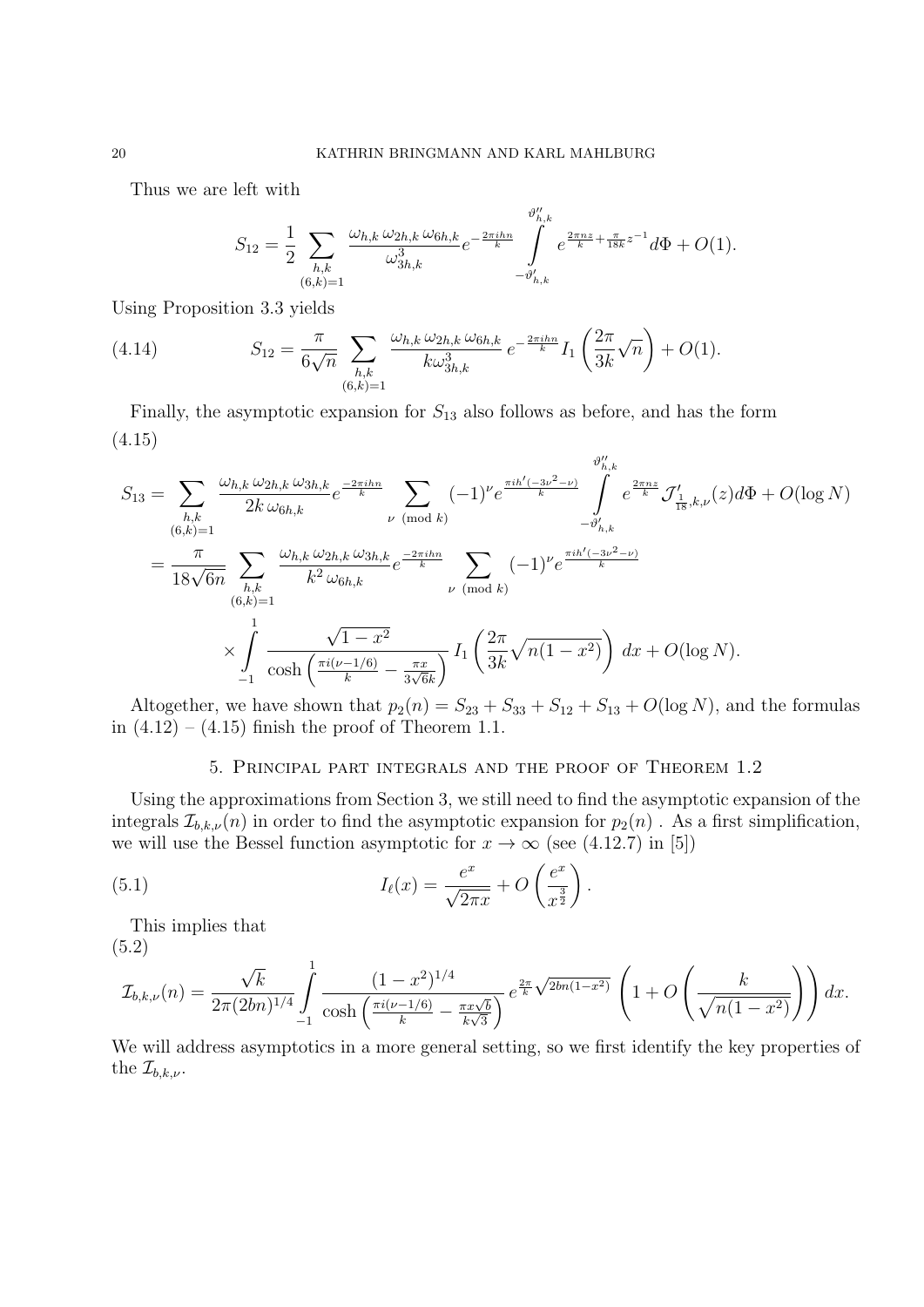**Proposition 5.1.** Let  $g(x) := \frac{(1 - x^2)^{1/4}}{1 + (1 - x^2)^{1/4}}$  $\frac{(1-x)^n}{\cosh(ai+bx)}$  for  $a > 0$ ,  $b \in \mathbb{R}$ . Then  $h(x) = g(x) + g(-x)$  is a monotonically decreasing real function for  $x \in [0, 1]$ .

*Proof.* First,  $1 - x^2$  is monotonically decreasing as |x| increases, so we need only address the denominators. Basic algebra gives the simplification

(5.3) 
$$
\frac{1}{\cosh(ai+bx)} + \frac{1}{\cosh(ai-bx)} = \frac{\cosh(ai-bx) + \cosh(ai+bx)}{\cosh(ai+bx)\cosh(ai-bx)} = \frac{2\cos(a)\cosh(bx)}{\cos(2a) + \cosh(2bx)}.
$$

Thus we need only show that  $\frac{\cosh(bx)}{c}$  $\frac{\cosh(\cos t)}{\cos(2a) + \cosh(2bx)}$  is monotonic. The derivative of this function

is

$$
\frac{b \cdot \sinh(bx)(\cos(2a) + \cosh(2bx)) - \cosh(bx) \cdot 2b \cdot \sinh(2bx)}{(\cos(2a) + \cosh(2bx))^2}.
$$

When  $x = 0$ , this is zero, and for  $x > 0$ , it is not difficult to show that the numerator is always negative. Thus the function is monotonically decreasing, as claimed.  $\Box$ 

Note that  $h(x)$  as in the preceding proposition has a Taylor series in a neighborhood of  $x = 0$ . Furthermore, the function

$$
\frac{h(x)}{\sqrt{1-x^2}}
$$

is also monotonically decreasing in a neighborhood of 0, which will be helpful later in bounding error terms.

To set further notation, let

(5.4) 
$$
I_{f,a}^*(n) := 2 \int_0^1 f(x) e^{a\pi \sqrt{n(1-x^2)}} dx.
$$

**Proposition 5.2.** Suppose that  $f(x)$  is a positive function defined on [0, 1] that is bounded, differentiable, and monotonically decreasing, and that also has a Taylor series on some neighborhood of 0. If  $a > 0$ , then we have for all  $0 < c < \frac{1}{8}$  as  $n \to \infty$ 

$$
I_{f,a}^*(n) = \sqrt{\frac{2}{a}} f(0) n^{-\frac{1}{4}} e^{\pi a \sqrt{n}} + O\left(n^{-\frac{1}{4} - c} e^{\pi a \sqrt{n}}\right)
$$

Proof. To finish the proof it is enough to show that

(5.5) 
$$
I_a^*(n) + J_a^*(n) \leq I_{f,a}^*(n) \leq I_a^*(n)
$$

with

$$
I_a^*(n) := \sqrt{\frac{2}{a}} f(0) n^{-\frac{1}{4}} e^{\pi a \sqrt{n}}
$$

 $J_a^*(n) \ll n^{-\frac{1}{4} - c} e^{\pi a \sqrt{n}}.$ 

and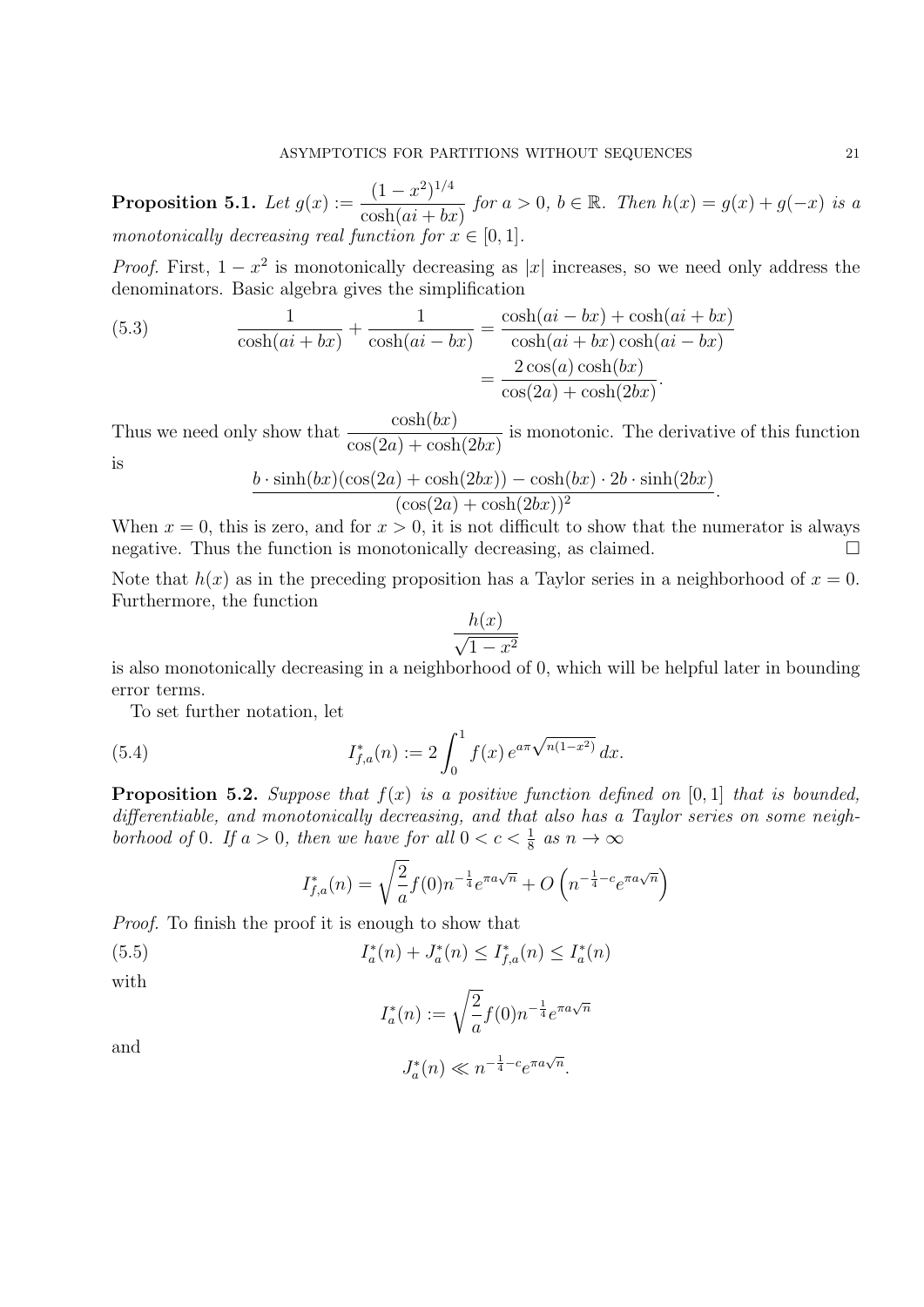We first show the upper bound. We have

$$
I_{f,a}^*(n) \le 2f(0)e^{\pi a\sqrt{n}} \int_0^1 e^{\pi a\sqrt{n}(\sqrt{1-x^2}-1)} dx.
$$

Using the upper bound  $\sqrt{1-x^2} - 1 \le -\frac{x^2}{2}$  gives

$$
I_{f,a}^{*}(n) \leq 2f(0)e^{\pi a\sqrt{n}} \int_0^1 e^{-\frac{\pi a\sqrt{n}x^2}{2}} dx = 2f(0)e^{\pi a\sqrt{n}} n^{-\frac{1}{4}} \int_0^{n^{\frac{1}{4}}} e^{-\frac{\pi ax^2}{2}} dx
$$
  

$$
\leq 2f(0)e^{\pi a\sqrt{n}} n^{-\frac{1}{4}} \int_{\mathbb{R}} e^{-\frac{\pi ax^2}{2}} dx = \sqrt{\frac{2}{a}} f(0)e^{\pi a\sqrt{n}} n^{-\frac{1}{4}} = I_a^{*}(n).
$$

We next consider the lower bound. We have

$$
(5.6) \tI_{f,a}^{*}(n) = 2e^{\pi a\sqrt{n}}n^{-\frac{1}{4}}\int_{0}^{n^{\frac{1}{4}}} f\left(\frac{y}{n^{\frac{1}{4}}}\right)e^{\pi a\sqrt{n}\left(\sqrt{1-\frac{y^{2}}{\sqrt{n}}}-1\right)}dy
$$
  

$$
\geq 2e^{\pi a\sqrt{n}}n^{-\frac{1}{4}}\int_{0}^{n^{c}} f\left(\frac{y}{n^{\frac{1}{4}}}\right)e^{\pi a\sqrt{n}\left(\sqrt{1-\frac{y^{2}}{\sqrt{n}}}-1\right)}dy
$$

for any  $0 < c < \frac{1}{4}$ . For  $|x| < \frac{1}{\sqrt{2}}$ , the Taylor series expansion

$$
\sqrt{1-x^2} = 1 - \sum_{n\geq 1} \frac{(2n-2)!}{2^{2n-1}(n-1)!n!} x^{2n}
$$

easily implies the bound

(5.7) 
$$
\sqrt{1-x^2} - 1 \ge -\frac{x^2}{2} - \sum_{n\ge 2} \frac{x^{2n}}{2} \ge -\frac{x^2}{2} - x^4.
$$

The estimate (5.7) and the monotonicity of  $f(x)$  applied to (5.6) then give

(5.8) 
$$
I_{f,a}^{*}(n) \geq 2e^{\pi a\sqrt{n}}n^{-\frac{1}{4}}f\left(n^{c-\frac{1}{4}}\right)e^{-\pi a n^{4c-\frac{1}{2}}}\int_{0}^{n^{c}}e^{-\frac{\pi a y^{2}}{2}}dy.
$$

We will now use the Taylor series expansion of  $f(x)$  to write  $f(n^{c-1/4}) = f(0) - E_1(n)$ , where  $E_1(n) = O(n^{c-1/4})$ , and we also write the exponential function  $e^{-\pi a n^{4c-1/2}} = 1 - E_2(n)$ , where  $E_2(n) = O(n^{4c-1/2})$ . Note that both  $E_1$  and  $E_2$  are positive functions. Furthermore, we use the following bound for the error function:

$$
\int_{n^c}^{\infty} e^{-\frac{\pi a y^2}{2}} dy \le \int_{n^c}^{\infty} e^{-\frac{\pi a y}{2}} dy = \frac{2}{\pi a} e^{-\frac{\pi a n^c}{2}}.
$$

Plugging in to (5.8), we obtain

$$
(5.9) \tI_{f,a}^{*}(n) \ge 2e^{\pi a\sqrt{n}}n^{-\frac{1}{4}}(f(0) - E_1(n))(1 - E_2(n))\left(\frac{1}{\sqrt{2a}} - \frac{2}{\pi a}e^{-\frac{\pi a n^c}{2}}\right)
$$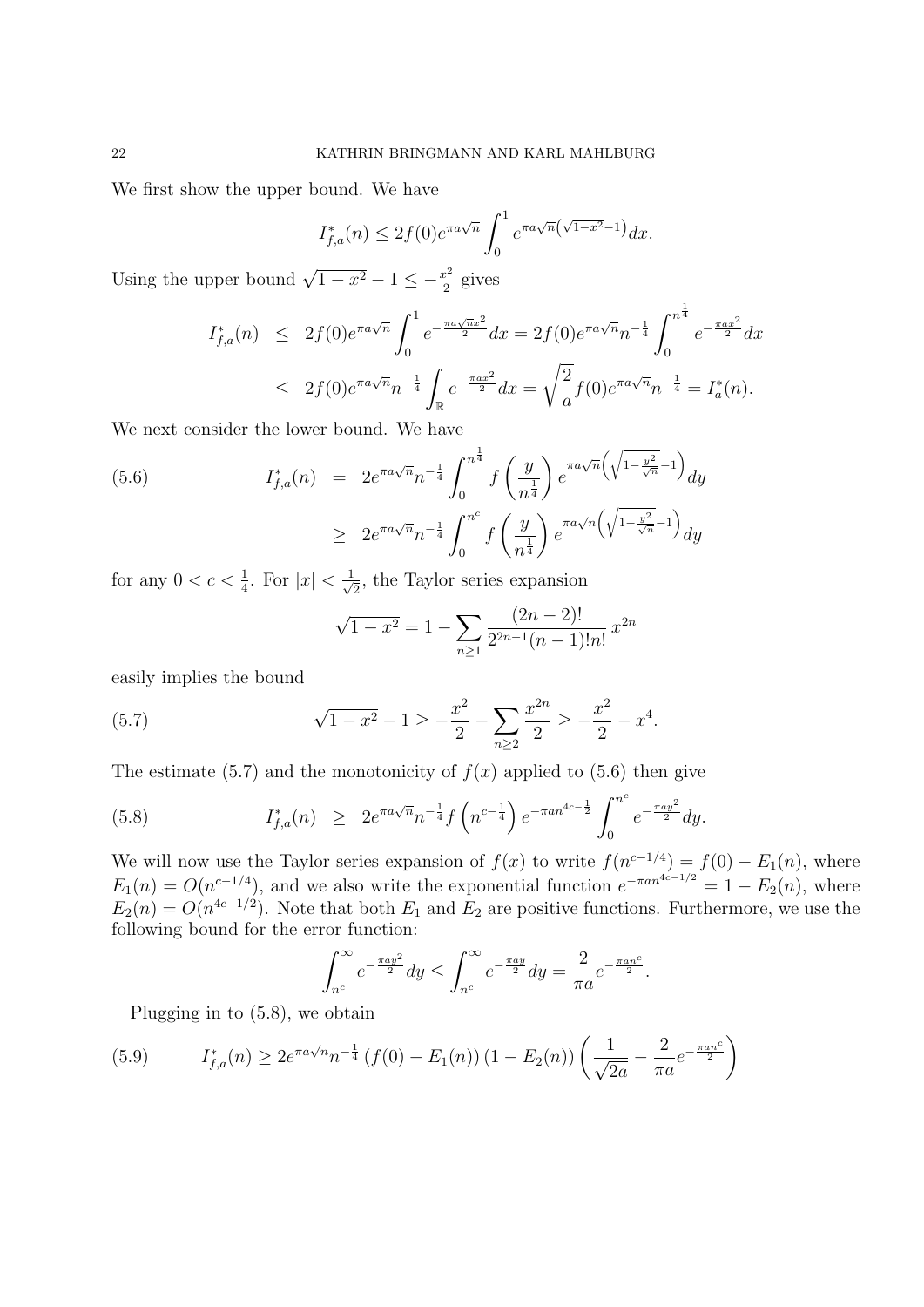In other words, recalling 5.5 we have shown that

$$
J_a^*(n) \ll n^{-\frac{1}{4} - c} e^{\pi a \sqrt{n}}
$$

for any  $0 < c < \frac{1}{8}$ .

Remark. Since f is uniformly bounded, Proposition 5.2 could also be proven through a reformulation in terms of distributions. In particular, similar arguments as those used in the proof also imply that as  $N \to \infty$ ,

(5.10) 
$$
\mu_N := N^{\frac{1}{4}} e^{\frac{2\pi}{3}\sqrt{N}\left(\sqrt{1-x^2}-1\right)} dx \to \sqrt{\frac{1}{2a}} \delta_0,
$$

where  $\delta_0$  is the Dirac delta measure at  $x = 0$ .

*Proof of Theorem 1.2.* We prove the expansion for  $p_2(n)$  by determining the main terms in Theorem 1.1, and estimating the remainder. First, consider the last sum. The contribution coming from the term  $k = 1$  is given by

$$
\frac{\pi}{6\sqrt{n}}I_1\left(\frac{2\pi}{3}\sqrt{n}\right) = \frac{1}{4\sqrt{3}n^{\frac{3}{4}}}e^{\frac{2\pi\sqrt{n}}{3}} + O\left(\frac{e^{\frac{2\pi\sqrt{n}}{3}}}{n^{\frac{5}{4}}}\right)
$$

by (5.1). Next we estimate, again using (5.1), the terms coming from  $k > 1$  (up to a constant) against

$$
n^{-\frac{3}{4}}\sum_{\substack{5\leq k\leq N\\0\leq h
$$

which is exponentially smaller than the main term. The first and second sums in Theorem 1.1 are estimated in exactly the same way, and also contribute only to the error term.

This leaves the third sum. Again we start with the term  $k = 1$ , which by (5.2) can be estimated against (5.11)

$$
\frac{\pi}{18\sqrt{6n}} \mathcal{I}_{\frac{1}{18},1,1}(n) = \frac{1}{36\sqrt{2}n^{\frac{3}{4}}} \int_{-1}^{1} \frac{(1-x^2)^{1/4}}{\cosh\left(-\frac{\pi i}{6} - \frac{\pi x}{3\sqrt{6}}\right)} e^{\frac{2\pi}{3}\sqrt{n(1-x^2)}} \left(1 + O\left(\frac{1}{\sqrt{n(1-x^2)}}\right)\right) dx.
$$

We first consider the main term in this expression. Using Propositions 5.1 and 5.2 this yields the bound

$$
\frac{1}{12\sqrt{6}n} \frac{1}{\cosh\left(\frac{\pi i}{6}\right)} e^{\frac{2\pi\sqrt{n}}{3}} + O\left(\frac{e^{\frac{2\pi\sqrt{n}}{3}}}{n^{1+c}}\right) = \frac{1}{18\sqrt{2}n} e^{\frac{2\pi\sqrt{n}}{3}} + O\left(\frac{e^{\frac{2\pi\sqrt{n}}{3}}}{n^{1+c}}\right).
$$

The big-O term in (5.11) can similarly be estimated against

$$
n^{-\frac{3}{2}}e^{\frac{2\pi\sqrt{n}}{3}}.
$$

 $\Box$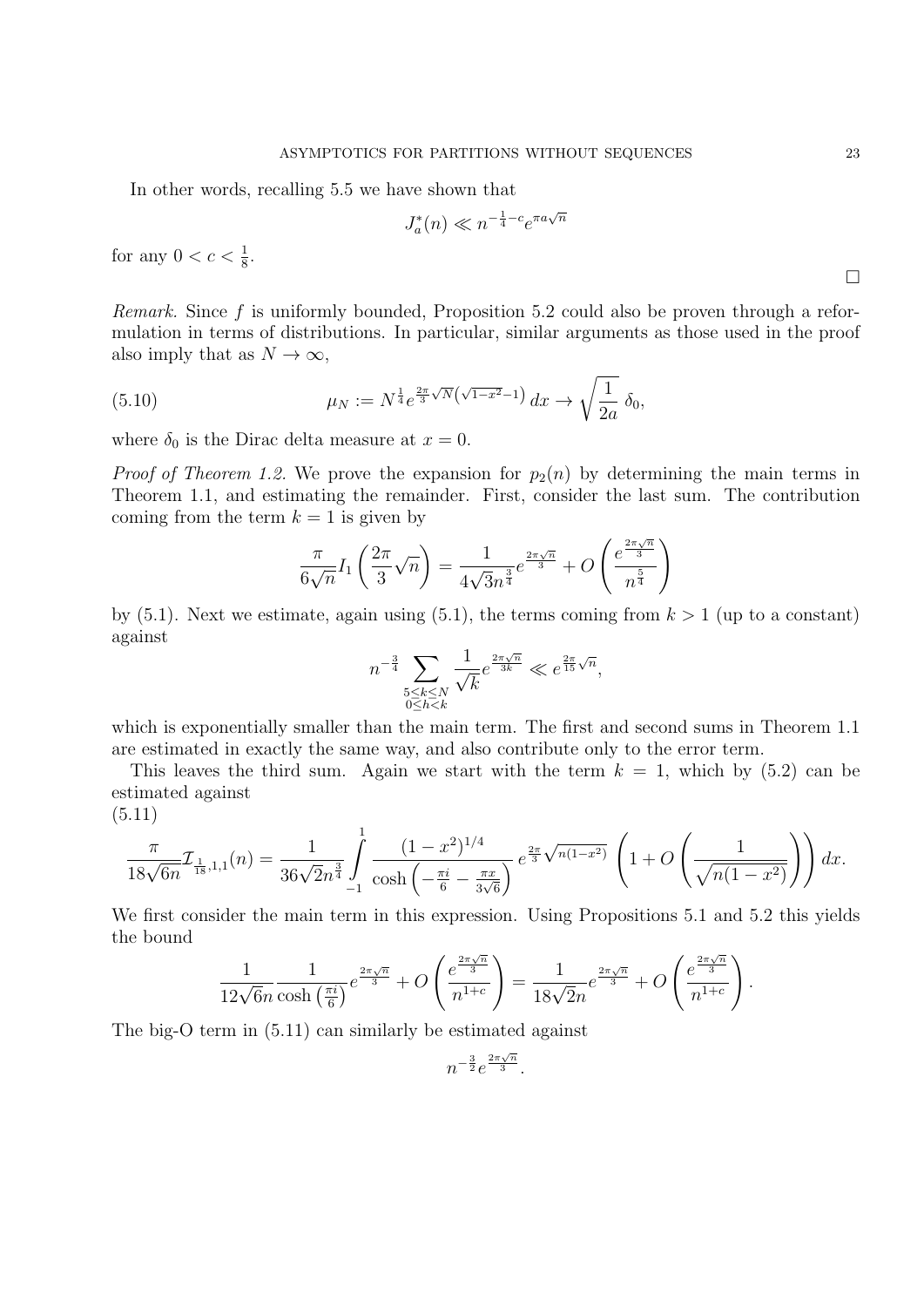This follows by recalling that  $\frac{h(x)}{\sqrt{1-x^2}}$  is initially decreasing, as well as the fact that (5.11) is a principal part integral.

Finally we treat the  $k > 1$  terms from the third sum of Theorem 1.1. These may be estimated against (up to a constant)

$$
(5.12) \quad \frac{1}{\sqrt{n}} \sum_{\substack{5 \le k < N \\ 0 \le h < k}} \frac{1}{k} \max_{1 \le \nu \le k} \left| \mathcal{I}_{\frac{1}{18}, k, \nu}(n) \right|
$$
\n
$$
\ll \frac{1}{n^{\frac{3}{4}}} \sum_{\substack{5 \le k < N \\ 0 \le h < k}} \frac{1}{\sqrt{k}} \max_{1 \le \nu \le k} \left| \int_{-1}^{1} \frac{(1 - x^2)^{1/4}}{\cosh\left(\frac{\pi i (\nu - \frac{1}{6})}{k} - \frac{\pi x}{3k\sqrt{6}}\right)}} e^{\frac{2\pi}{3k} \sqrt{2n(1-x^2)}} dx \right|.
$$

For a given k, Proposition 5.2 again bounds the integrals (up to a constant that is uniform in  $\nu$ ) by

$$
\left|\frac{1}{\cosh\left(\frac{\pi i\left(\nu-\frac{1}{6}\right)}{k}\right)}\right|n^{-\frac{1}{4}}e^{\frac{2\pi}{3k}\sqrt{n}} \ll kn^{-\frac{1}{4}}e^{\frac{2\pi}{15}\sqrt{n}}.
$$

This yields that (5.12) may be estimated against

$$
n^{\frac{1}{4}}e^{\frac{2\pi}{15}\sqrt{n}},
$$

which is again an exponential error, and thus the proof is complete.

#### **REFERENCES**

- [1] G. Andrews, On the theorems of Watson and Dragonette for Ramanujan's mock theta functions, Amer. J. Math. **88** No. 2 (1966), 454–90.
- [2] G. Andrews, The theory of partitions, Cambridge University Press, Cambridge, 1998.
- [3] G. Andrews, Partitions with short sequences and mock theta functions, Proc. Nat. Acad. Sci. **102** No. 13 (2005), 4666–71.
- [4] G. Andrews, A survey of multipartitions: Congruences and identities, Surveys in Number Theory, K. Alladi, ed., Developments in Mathematics **17**, pp. 1–19, Springer, 2008.
- [5] G. Andrews, R. Askey, and R. Roy, Special functions, Encyclopedia of Mathematics and its Applications, **71**. Cambridge University Press, Cambridge, 1999.
- [6] G. Andrews, H. Eriksson, F. Petrov, and D. Romik, Integrals, partitions and MacMahon's theorem, J. Comb. Theory (A) **114** (2007), 545–554.
- [7] K. Bringmann, On the explicit construction of higher deformations of partition statistics, Duke Math. J. **144** (2008), 195–233.
- [8] K. Bringmann, Asymptotics for rank partition functions, Transactions of the AMS, accepted for publication.
- [9] K. Bringmann, F. Garvan and K. Mahlburg, Partition statistics and quasiweak Maass forms, Int. Math. Res. Not. (2008), rmn 124.
- [10] K. Bringmann and K. Ono, The f(q) mock theta function conjecture and partition ranks, Invent. Math. **165** (2006), 243–266.

 $\Box$